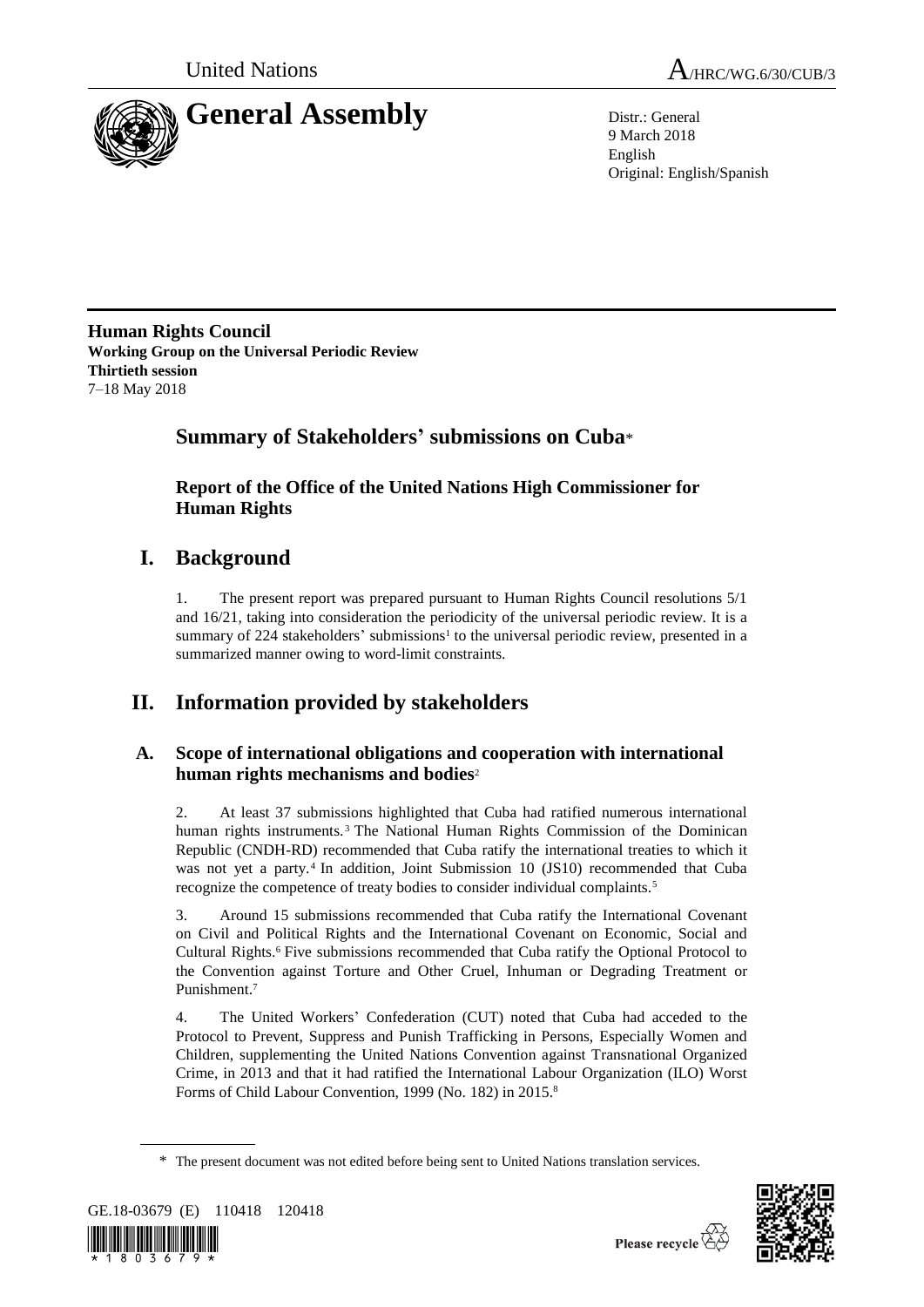5. Christian Solidarity Worldwide (CSW) recommended that Cuba ratify the Rome Statute of the International Criminal Court.<sup>9</sup> Joint Submission 5 (JS5) recommended that it join the inter-American system for the protection of human rights and ratify the American Convention on Human Rights.<sup>10</sup>

6. At least 40 submissions highlighted Cuba's positive cooperation with universal human rights mechanisms.<sup>11</sup> Joint Submission 2 (JS2) noted that, since the last periodic review, the Special Rapporteur on trafficking in persons, especially women and children, and the Independent Expert on human rights and international solidarity had visited the country.<sup>12</sup> Amnesty International (AI) noted that Cuba had not accepted other visits requests and had rejected previous UPR recommendations to extend a standing invitation to the UN Special Procedures mandate holders<sup>13, 14</sup> Around 10 submissions recommended that Cuba extend invitations to different Special Procedures.<sup>15</sup>

# **B. National human rights framework**<sup>16</sup>

7. Around 17 submissions indicated that Cuba's constitutional and legislative framework guaranteed the enjoyment of all human rights and fundamental freedoms.<sup>17</sup> Joint Submission 6 (JS6) and other 29 submissions noted that, in line with the updating of its economic and social model, Cuba had improved its legal and institutional framework to preserve and strengthen social justice and solidarity.<sup>18</sup>

8. The Observatorio Cubano de Derechos Humanos (Cuban Human Rights Observatory) (OCDH) stated that the Government had not undertaken any reforms to promote the exercise of political freedoms, such as the adoption of a new electoral law, a new associations law or a law to regulate journalism.<sup>19</sup> Cubalex noted that Cuba had failed to honour its commitment to promote the effective participation of civil society in the adoption of human rights legislation.<sup>20</sup> Joint Submission 21 (JS21) recommended amending the Constitution to expressly acknowledge the supra-constitutional status of international human rights instruments.<sup>21</sup>

9. The Coordinadora Latinoamericana en Bélgica (Latin American Coordinating Office in Belgium) (COLABE) reported that Cuba had an effective inter-institutional system for the protection of citizens' rights, which involved civil society participation.<sup>22</sup> The National Union of Jurists of Cuba (UNJC) and 16 other submissions noted that the complaints and petitions system of the Attorney General's Office had improved and was effective.<sup>23</sup>

10. Joint Submission 20 (JS20) and JS21 asserted that the mechanisms in place for restoring rights that had been violated were ineffective.<sup>24</sup> Six reports recommended that Cuba establish an independent national human rights institution in accordance with the Paris Principles.<sup>25</sup>

11. China Society for Human Rights Studies (CSHRS) and other 6 submissions noted Cuba's efforts to implement many of the UPR recommendations.<sup>26</sup> Joint Submission 19 (JS19) recommended that Cuba incorporate the results of this UPR into human rights action plans and present a midterm report on the implementation of UPR recommendations.<sup>27</sup> JS10 recommended setting up an inter-institutional mechanism for regular consultations to promote the participation of civil society, including unregistered organizations, in the follow-up to UPR recommendations.<sup>28</sup>

# **C. Implementation of international human rights obligations, taking into account applicable international humanitarian law**

## **1. Cross-cutting issues**

## *Equality and non-discrimination*<sup>29</sup>

12. UNJC noted that discrimination, including on grounds of race, skin colour, sex, national origin or religious belief, was prohibited under the Constitution and punishable under the Criminal Code by penalties that included deprivation of liberty.<sup>30</sup> At least 34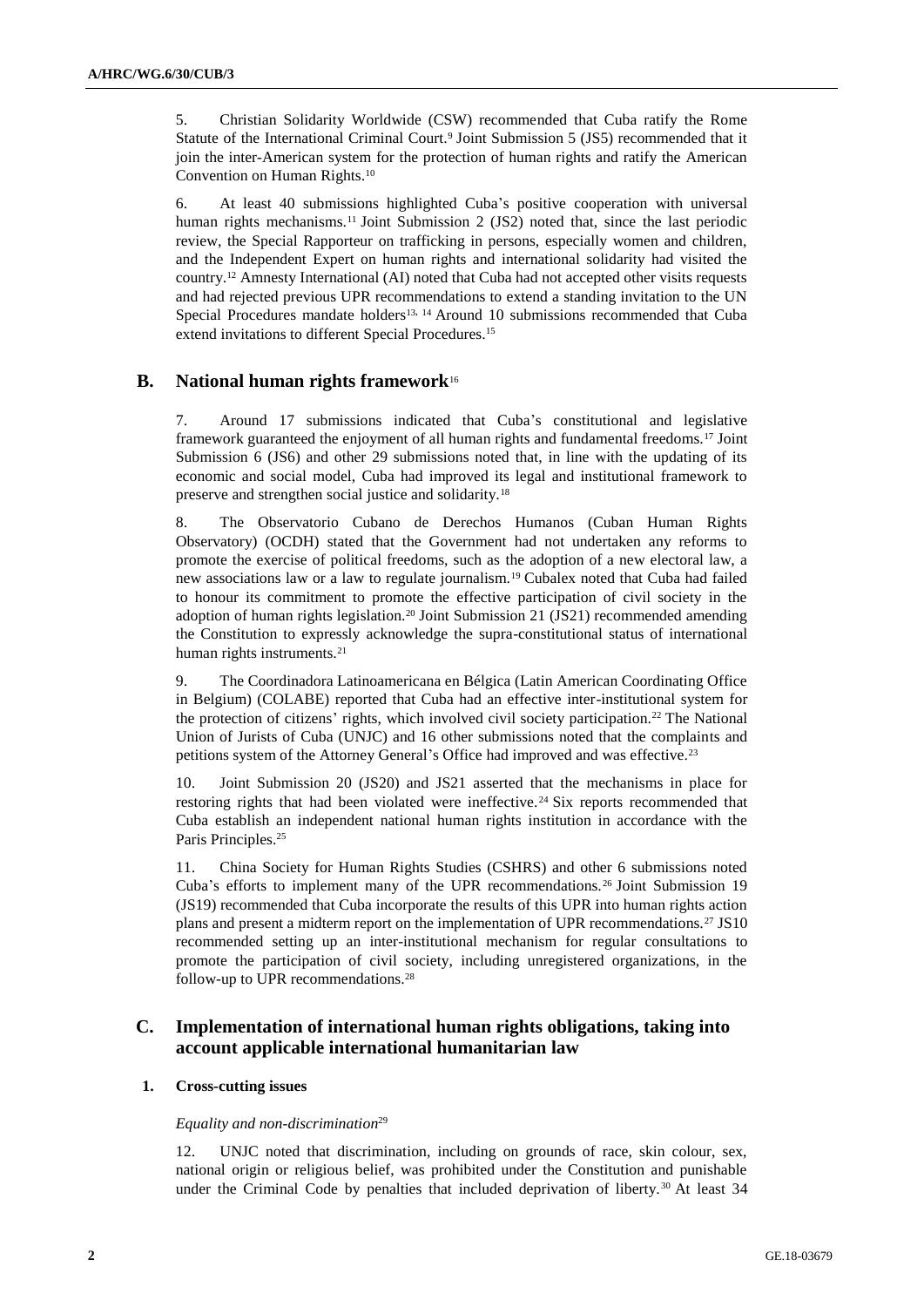submissions underscored Cuba's progresses towards the elimination of discrimination based on different grounds.<sup>31</sup>

13. Youth Support Initiative (YSI) noted that Cuba had not completely overcome some racial prejudices and stereotypes that survived from the colonial past. <sup>32</sup> The Comité Ciudadano por la Integración Racial (Citizens' Committee for Racial Integration) (CIR) noted the structural marginalization of Afro-Cubans and regretted the lack of adequate statistical data.<sup>33</sup> It recommended adopting public policies that would help to remedy racial inequalities. <sup>34</sup> The Cofradía de la Negritud (Negritude Brotherhood) (CONEG) recommended, inter alia, establishing a State body to combat racism.<sup>35</sup>

14. JS5 observed that progress had been made in the recognition of sexual diversity in laws and public policies. However, it noted that discriminatory practices persisted in institutions and in society and recommended that sexual orientation and gender identity be included as grounds of non-discrimination in article 42 of the Constitution.<sup>36</sup>

#### *Development, the environment, and business and human rights*<sup>37</sup>

15. Numerous submissions commended Cuba for the measures taken to protect the environment, promote the use of renewable and non-polluting energy, respond to natural disasters and fight against climate change.<sup>38</sup>

16. Around 95 submissions praised Cuba's international solidarity and cooperation programmes in the fields of education, health, culture and sport, including the deployment of medical missions such as the Operation "Miracle"; the implementation in many countries of the adult literacy programme "Yo si Puedo"; and the assistance provided to other countries that had suffered natural disasters and epidemics.<sup>39</sup>

17. The Comité Permanente por la Defensa de los Derechos Humanos (Standing Committee for the Defence of Human Rights) (CPDH) and six other submissions highlighted the role played by Cuba in the peace negotiations between the Government of Colombia and the Fuerzas Armadas Revolucionarias de Colombia (Revolutionary Armed Forces of Colombia).<sup>40</sup>

18. JS2 reported on the negative impact on the enjoyment of human rights of the economic, commercial and financial embargo that has been imposed on the people of Cuba for over 50 years.<sup>41</sup> At least other 72 submissions expressed similar concerns and indicated that the embargo was the main obstacle to the economic and social development of Cuba.<sup>42</sup> Several submissions also noted that the small steps taken since the last UPR to ease the embargo had been rolled back.<sup>43</sup>

19. Four submissions indicated that since 2011 Cuba had embarked on an extensive process to update its economic model, which aimed at preserving socialism while introducing new forms of market-based mechanisms. 44

### **2. Civil and political rights**

#### *Right to life, liberty and security of person*<sup>45</sup>

20. Around 21 reports noted that the death penalty had not been applied in Cuba since 2003, that it had never been applied to women and that its application was prohibited for persons under 20 years of age.<sup>46</sup> Five reports recommended abolishing it.<sup>47</sup>

21. Several submissions stated that there were no cases of extrajudicial killings, torture or disappearances in Cuba.<sup>48</sup> CNDH-RD noted that the climate of public safety in Cuba facilitated the enjoyment of many rights.<sup>49</sup>

22. Joint Submission 9 (JS9) reported a number of alleged cases of extrajudicial killings, death of political opponents, and enforced disappearances since the 2013 UPR and recommended that Cuba investigate all such cases allowing the participation of international experts and observers.<sup>50</sup>

23. In 2016, the Inter-American Commission on Human Rights (IACHR) noted that there had been an increase in the number of alleged cases of summary arbitrary detention, coupled with the use of sometimes excessive and disproportionate force by State security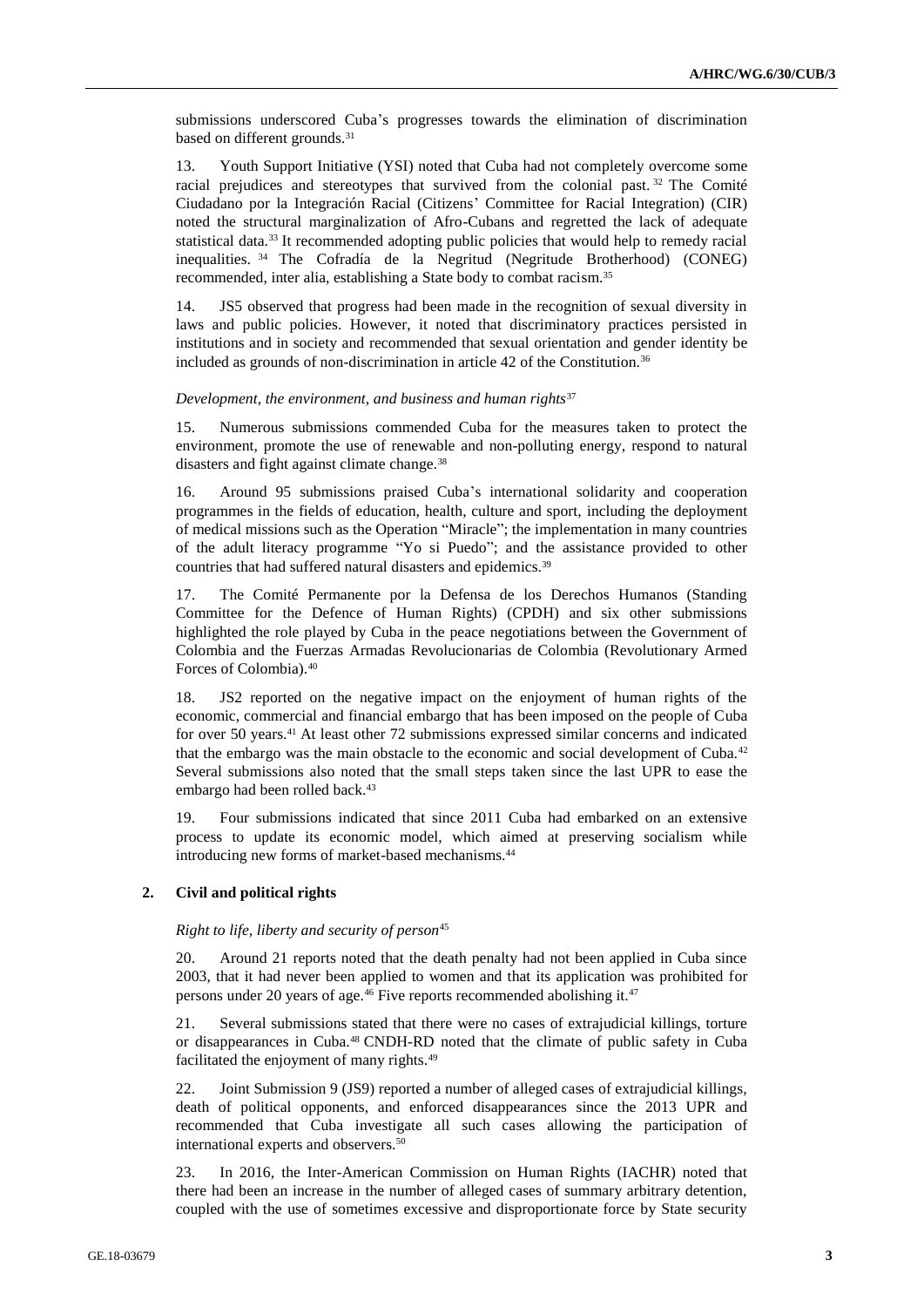officers.<sup>51</sup> Several other submissions expressed similar concerns.<sup>52</sup> Joint Submission 7 (JS7) reported that there had been 36,254 cases of such detention between 2013 and 2017 and that the authorities did not show arrest warrants for political opponents, who were held in incommunicado detention for 24 or 72 hours.<sup>53</sup>

24. In 2015, IACHR noted that the pardon granted to 3,522 persons sentenced to imprisonment had excluded, in principle, persons convicted of offences against State security and that such offences were defined in broad and vague terms.<sup>54</sup> Center for a Free Cuba (CFFC) noted the existence of over one hundred political prisoners in Cuba and recommended their release.<sup>55</sup>

25. Joint Submission 12 (JS12) pointed out that, in the 2013 universal periodic review of Cuba, the State had rejected the recommendations to repeal legislation relating to "precriminal social dangerousness".<sup>56, 57</sup> It stated that this concept was used to harass, threaten and prosecute human rights defenders, who were branded as subversives or terrorists, and was also applied to women and men who worked as prostitutes, members of the lesbian, gay, bisexual, transgender and intersex community and young persons who were not studying or employed.<sup>58</sup>

26. At least 28 submissions reported that Cuba had developed a penitentiary system in compliance with international standards and underscored its non-discriminatory, preventive, re-educational and social reintegration approach as well as the provision of adequate food, health, education and vocational training.<sup>59</sup>

27. JS9 noted the very poor overall conditions of prisons, including inadequate nutrition and hygiene, abuse from authorities, and denial of medical care, leading in some cases to death and suicide of prisoners.<sup>60</sup> The Unión Patriótica de Cuba (Patriotic Union of Cuba) (UNPACU) reported that, in prisons, activists were subjected to beatings, physical and psychological torture and other cruel, inhuman and degrading treatment.<sup>61</sup> AI recommended that Cuba ensure full compliance with the Standard Minimum Rules for Treatment of Prisoners and allow independent human rights monitors access to prisons and detention centres.<sup>62</sup>

28. The Liga Argentina por los Derechos del Hombre (Argentine League for Human Rights) (LADH) noted that all persons deprived of their liberty could submit complaints and appeal against any disciplinary measure imposed upon them. <sup>63</sup> Joint Submission 13 (JS13) expressed concern about the risk of reprisals faced by detainees and their relatives if they filed complaints and recommended aligning the Prison System Rules with international standards and adopting national legislation to prohibit all cruel, inhuman or degrading punishment of persons deprived of their liberty.<sup>64</sup>

29. JS5 noted that police officers were among the most frequent perpetrators of acts of violence against members of the lesbian, gay, bisexual and transgender community and recommended, inter alia, establishing protocols for the police on the treatment of such persons and setting up a special body within the police to deal with cases of that kind.<sup>65</sup>

#### *Administration of justice, including impunity, and the rule of law*<sup>66</sup>

30. Joint Submission 1 (JS1) asserted that, in Cuba, courts were operationally independent by virtue of their structure and members of the judiciary acted with complete independence.<sup>67</sup>

31. Civil Rights Defenders (CRD) noted that, under the Constitution, the courts were subordinate to the National Assembly and the Council of State and that this constituted an infringement of the separation of powers and of the principle of the independence and impartiality of the courts.<sup>68</sup> AI further noted that in Cuba all defence lawyers must belong to the National Organization of Collective Law Offices and that application by organisations of independent lawyers to legally register were consistently denied.<sup>69</sup> Consejería Jurídica e Instrucción Cívica (Legal Consultancy and Civic Education) (CJIC) noted that Cuba did not have a constitutional court responsible for ensuring the legality and enforcement of legislation.<sup>70</sup>

32. JS2 noted that all citizens were equal before the law and that the presumption of innocence, the right of defence and the right to a fair trial were guaranteed in Cuba.<sup>71</sup>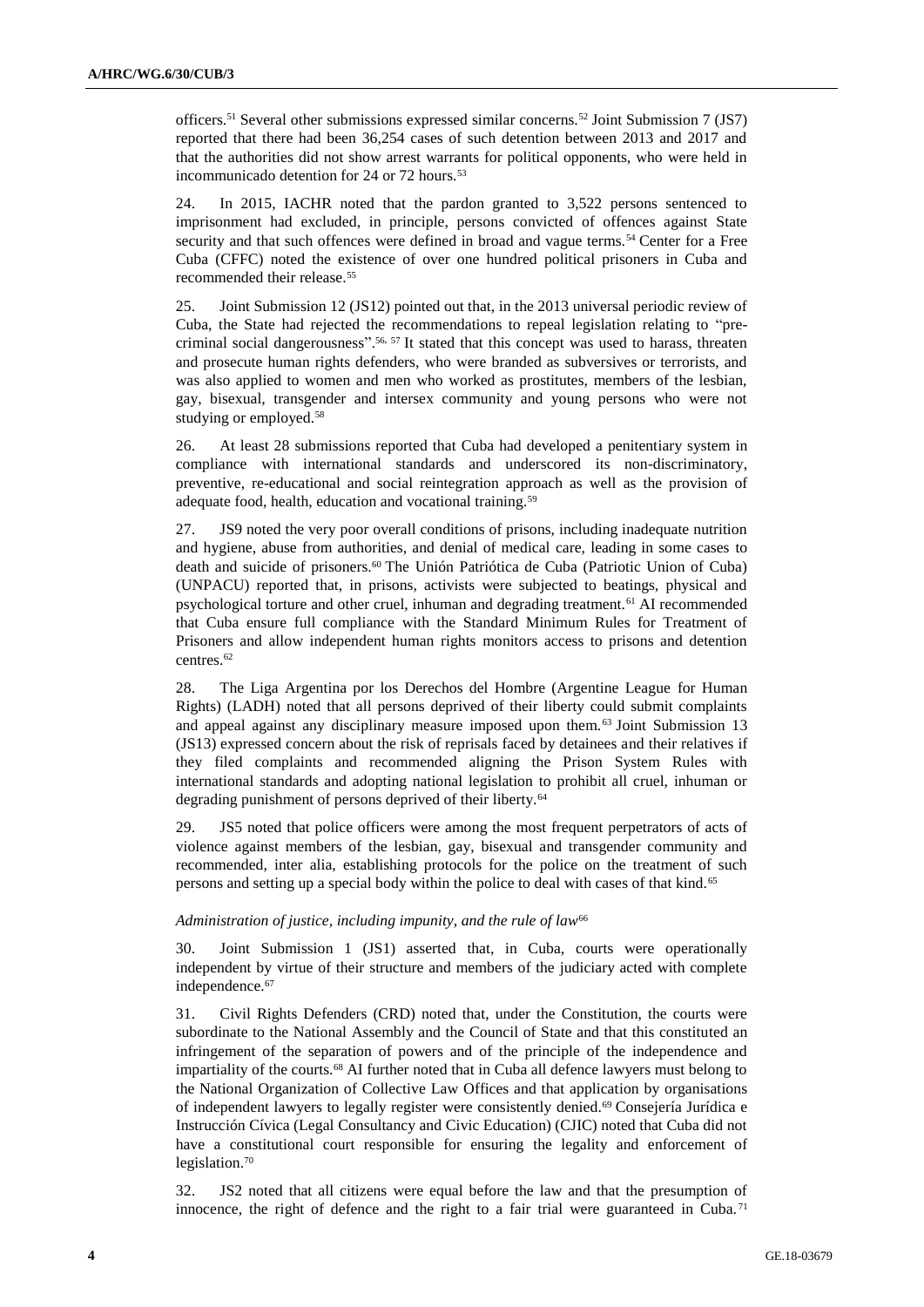Around 18 submissions noted that Cuba had taken measures to ensure a higher performance in the delivery of justice, focusing on preserving procedural guarantees and a more effective interaction between the defendant and his/her lawyer.<sup>72</sup>

33. AI stated that the judiciary continued to lack independence and impartiality and allowed criminal proceedings to be brought against those who were critical of the government.<sup>73</sup> JS20 recommended ensuring access to a fair trial for all detainees.<sup>74</sup> JS21 recommended promulgating an amnesty law for persons serving sentences for reasons relating to dissent and opposition.<sup>75</sup>

34. JS14 stated that there was still no mechanism to immediately challenge the legality of an arrest and that accused persons did not have access to defence counsel at the investigation stage.<sup>76</sup>

35. JS1 noted that Cuba had been considered one of the least corrupt countries in Latin America in 2013 and 2015.<sup>77</sup>

#### *Fundamental freedoms and the right to participate in public and political life*<sup>78</sup>

36. JS1 and other 22 reports noted that the Constitution recognised the right to freedom of expression and of the press and that in Cuba there were different sources of information expressing different opinions.<sup>79</sup>

37. The Asociación Por la Libertad de Prensa (Press Freedom Association) (APLP) noted that, under the Constitution, freedom of opinion and of the press must be consistent with the objectives of a socialist society and exercised through media that were socially owned or belonged to the State.<sup>80</sup> JS19 indicated that Cuba did not have any media law and that the Cuban Institute of Radio and Television, which governed the media sector, operated under the supervision of the Ideological Department of the Communist Party.<sup>81</sup>

38. Around 20 submissions noted that Cuba was expanding the social use of information and communication technologies, including the internet.<sup>82</sup> JS2 acknowledged the State's efforts in this area, while noting that access points and technologies remained inadequate and were not affordable for all.<sup>83</sup>

39. AI noted that the government prioritised access to the highly censored, governmentcurated national intranet and that alternative online news sources operated within a legal limbo that exposed journalists and media workers to the risk of harassment and arbitrary detention.<sup>84</sup> APLP reported that 255 cases of violence and ill-treatment against independent journalists had been recorded over the past two years. <sup>85</sup> Agora Cuba Inc (ACINC) recommended, inter alia, that Cuba stop monitoring private communications, blocking websites and censoring messages based on their content.<sup>86</sup>

40. JS19 underscored that Cuba had no laws guaranteeing access to public information and that Decree-Law No. 199 of 1999 established a System for the Security and Protection of Official Information that placed strong restrictions on the possibility to access public information.<sup>87</sup>

41. Many submissions asserted that, in Cuba, there was no repression on the basis of political opinion and that human rights activists were protected.<sup>88</sup> Around 14 submissions stressed that there were severe punitive measures for all persons and public officials who tried to unlawfully violate the freedoms of thought, association, peaceful assembly, demonstration, complaint and petition.<sup>89</sup> Several submissions considered that there were persons financed from abroad to cause subversion or discredit the system.<sup>90</sup>

42. Around 21 submissions noted that repression of dissent persisted in Cuba and referred to numerous acts of violence, intimidation and harassment committed by the authorities against human rights defenders, journalists, civil society and political activists and their families. These included alleged cases of excessive use of force, ill treatment and arbitrary detentions; trumped-up charges for common crimes; charges of "pre-criminal dangerousness"; acts of "repudiation"; unwarranted travel restrictions; search warrants; confiscation of documents, computers and personal property; and defamation campaigns.<sup>91</sup> JS19 observed that numerous activists had been subjected to reprisals for interacting with the UN and Inter-American human rights systems.<sup>92</sup>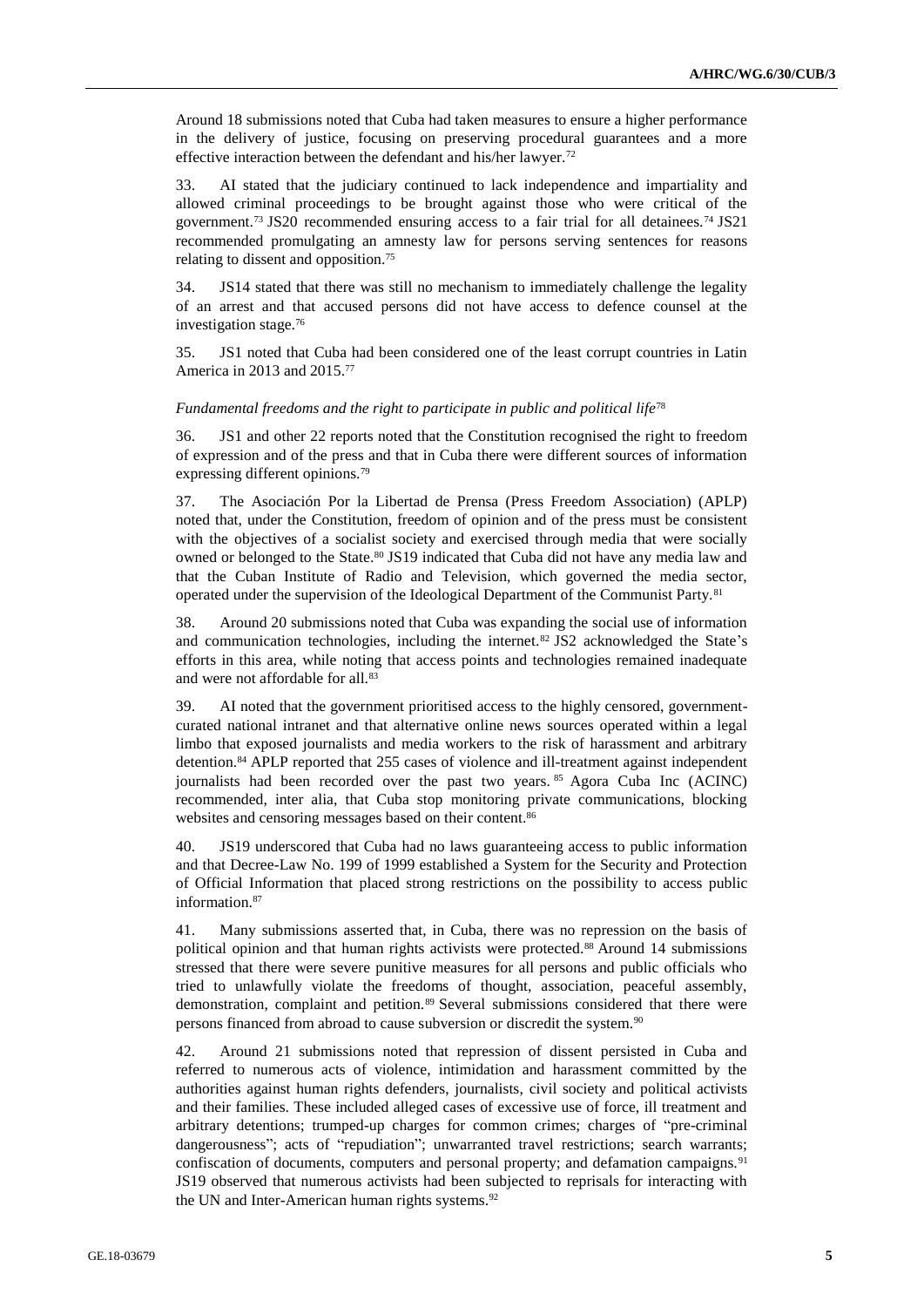43. JS21 noted that the Government of Cuba continued to make false, defamatory statements about human rights defenders and pro-democracy groups.<sup>93</sup>

44. At least 36 submissions stressed the active role of Cuban civil society in the control of the organs of power and in the decision-making process on public matters. <sup>94</sup> Approximately 42 submissions noted the extensive citizens' participation in the process of updating Cuba's economic and social model.<sup>95</sup>

45. Around 33 submissions stated that Cuba recognized and encouraged mass and social organizations representing the interests of different sectors of the population and involved them in the building of the Cuban society.<sup>96</sup> JS20 and JS21 asserted that mass organizations were created and monitored by the State and exercised control over all social activity.<sup>97</sup>

46. Six submissions stated that the Associations Act established requirements that prevented the registration of civil society organizations that were independent of the State, including trade unions and political parties.<sup>98</sup> CJIC noted that it was considered an offence for such organizations not to be listed in the register of associations and that members of unregistered associations and their relatives were therefore prosecuted.<sup>99</sup> Six submissions recommended that Cuba should align its legislation with international standards by enabling the legal establishment of associations that were independent of the State.<sup>100</sup>

47. At least 44 submissions stressed that in Cuba elections were free, universal and transparent, and that were held on a regular basis with high and voluntary popular participation.<sup>101</sup> Twenty-seven submissions stated that in Cuba all citizens, irrespective of their economic or financial capacity, had equal access to public positions and that candidates were assessed by their merits.<sup>102</sup> Some 26 submissions noted that there were no party candidates.<sup>103</sup>

48. Three submissions stated that, in practice, the electoral system prevented political opponents from gaining access to public office; this was due to, among other things, the lack of independence of the electoral commissions, the nomination commissions and the assemblies for the nomination of candidates for municipal assemblies.<sup>104</sup> The Centro para la Apertura y el Desarrollo de América Latina (Centre for the Opening and Development of Latin America) (CADAL) reported that there had been complaints of intimidation, coercion and smear campaigns aimed at preventing members of opposition groups and civil society from being elected to the municipal assemblies.<sup>105</sup> JS20 recommended repealing the current electoral law and establishing a pluralist and inclusive electoral system.<sup>106</sup>

49. At least 46 submissions emphasized that, in Cuba, freedom of religion was guaranteed without discrimination.<sup>107</sup> Around 16 submissions noted that the right of parents to raise their children in accordance with their own moral and religious beliefs was recognized in Cuba.<sup>108</sup>

50. CSW stressed that, despite several recommendations during the last two UPR, Cuba continued to undermine freedom of religion or belief. <sup>109</sup> Five submissions referred to different types of violations, including obstacles to registration of religious groups, intrusive governmental practices, demolition or expropriation of church property and harassment, persecution and arrest of religious leaders.<sup>110</sup>

### *Prohibition of all forms of slavery*

51. JS2 noted that the 2017–2020 national action plan for preventing and combating human trafficking and protecting victims was being implemented.<sup>111</sup> CNDH-RD noted that progress had been made in combating and preventing human trafficking and warned that, as Cuba gradually opened up to tourism, it would face challenges such as child sexual abuse and labour exploitation of foreign workers in the construction of tourist infrastructure.<sup>112</sup>

52. The Asociación Cubana para el Desarrollo de la Educación Infantil (Cuban Association for the Development of Preschool Education) (ACDEI) noted that the issue of trafficking in persons, especially women and children, was not exhaustively addressed in Cuban legislation.<sup>113</sup>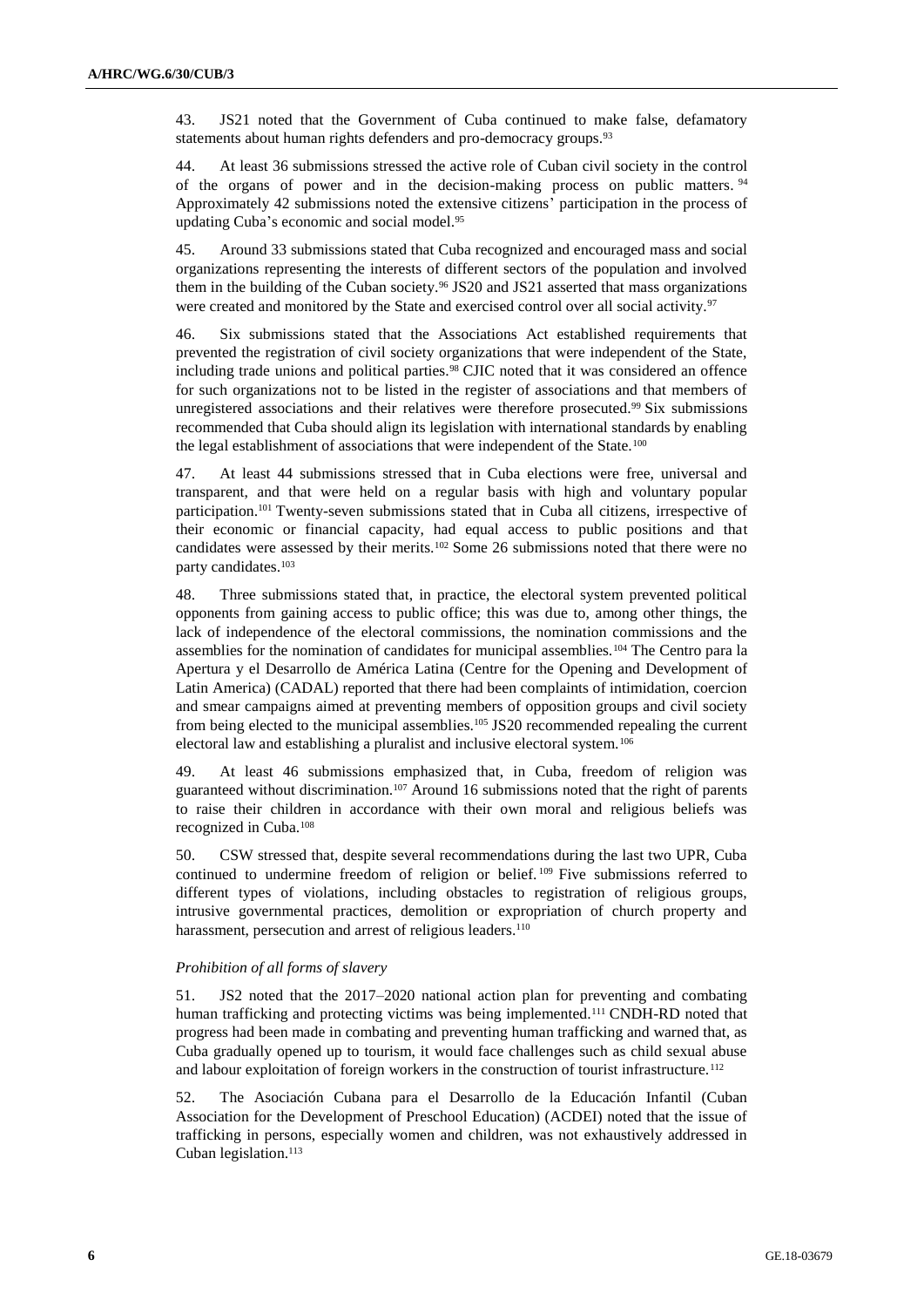*Right to privacy and family life*

53. JS5 recommended recognizing unions between persons of the same sex.<sup>114</sup>

# **3. Economic, social and cultural rights**

#### *Right to work and to just and favourable conditions of work*<sup>115</sup>

54. Four submissions indicated that Cuba guaranteed the right to work and to just working conditions.<sup>116</sup> The National Coalition of Concerned Legal Professionals (NCCLP) stated that in 2013 Cuba adopted, through a widely participatory process, major statutory reforms to its labour laws.<sup>117</sup>

55. The National Association of Cuban Economists and Accountants (ANEC) noted that Cuba had achieved its goal of full employment, with an unemployment rate of 3.3 per cent in 2016.<sup>118</sup> The Federation of Cuban Women (FMC) stated that women accounted for 48 per cent of the workforce and enjoyed the right to equal pay for work of equal value.<sup>119</sup> JS21 noted that pay was inadequate and did not cover workers' basic needs.<sup>120</sup>

56. Australia-Cuba Friendship Society WA Branch (ACFS-WA) noted that Cuba had implemented reforms to increase self-employment opportunities. <sup>121</sup> On the other hand, OCDH reported that, over the past two years, there had been an increase in disincentive measures aimed at the private sector, especially in the areas of food, housing and public transport.<sup>122</sup>

57. Around 20 submissions noted that in Cuba practically all workers were unionized and protected by collective agreements.<sup>123</sup> The Cuban Trade Union Federation (CTC) stated that trade unions were consulted on labour and social policies, could participate directly in the administration of justice in the field of employment and had the right to conduct inspections.<sup>124</sup>

58. CRD noted that, in practice, no trade unions other than CTC were legally recognized.<sup>125</sup> JS7 emphasized that independent trade union activists were systematically repressed.<sup>126</sup>

59. The Asociación Vasca De Amistad y Cooperación Con Cuba (Basque Association for Friendship and Cooperation with Cuba) (Euskadi-Cuba) noted that child labour was not a significant problem in Cuba.<sup>127</sup> Corriente de la Cultura Jurídica para la Sociedad Civil Cubana (Movement for the Legal Education of Cuban Civil Society) (CJS) noted that the fight against child labour was hindered by legislative and institutional weaknesses and that child labour was widespread in the non-State sector.<sup>128</sup>

60. The Asociación Cubana de Limitados Físico-Motores (Cuban Association of Persons with Motor and Physical Disabilities) (ACLIFIM) noted that efforts to develop labour policies for persons with disabilities had been stepped up and that, thanks to those efforts, there were now 150 special workshops, which provided work for 2,383 persons with disabilities. <sup>129</sup> The Asociación Nacional del Ciego (National Association of Blind Persons) (ANCI) noted that the Labour Code prohibited discrimination against persons with disabilities in the field of employment.<sup>130</sup>

#### *Right to social security*<sup>131</sup>

61. Several submissions commended Cuba on the quality and universality of its social security system.<sup>132</sup> ANEC noted that the system included sickness and accident benefits, maternity allowances and old-age pensions. The social welfare system also provided protection for persons who were not fit for work or who required State support on account of their living conditions or state of health.<sup>133</sup> The Guayasamín Foundation noted the high level of investment in the social security system in Cuba.<sup>134</sup>

62. JS7 stated that the social welfare system was not universal as the Government had reduced the number of beneficiaries, leaving large vulnerable sectors of the population without any protection.<sup>135</sup>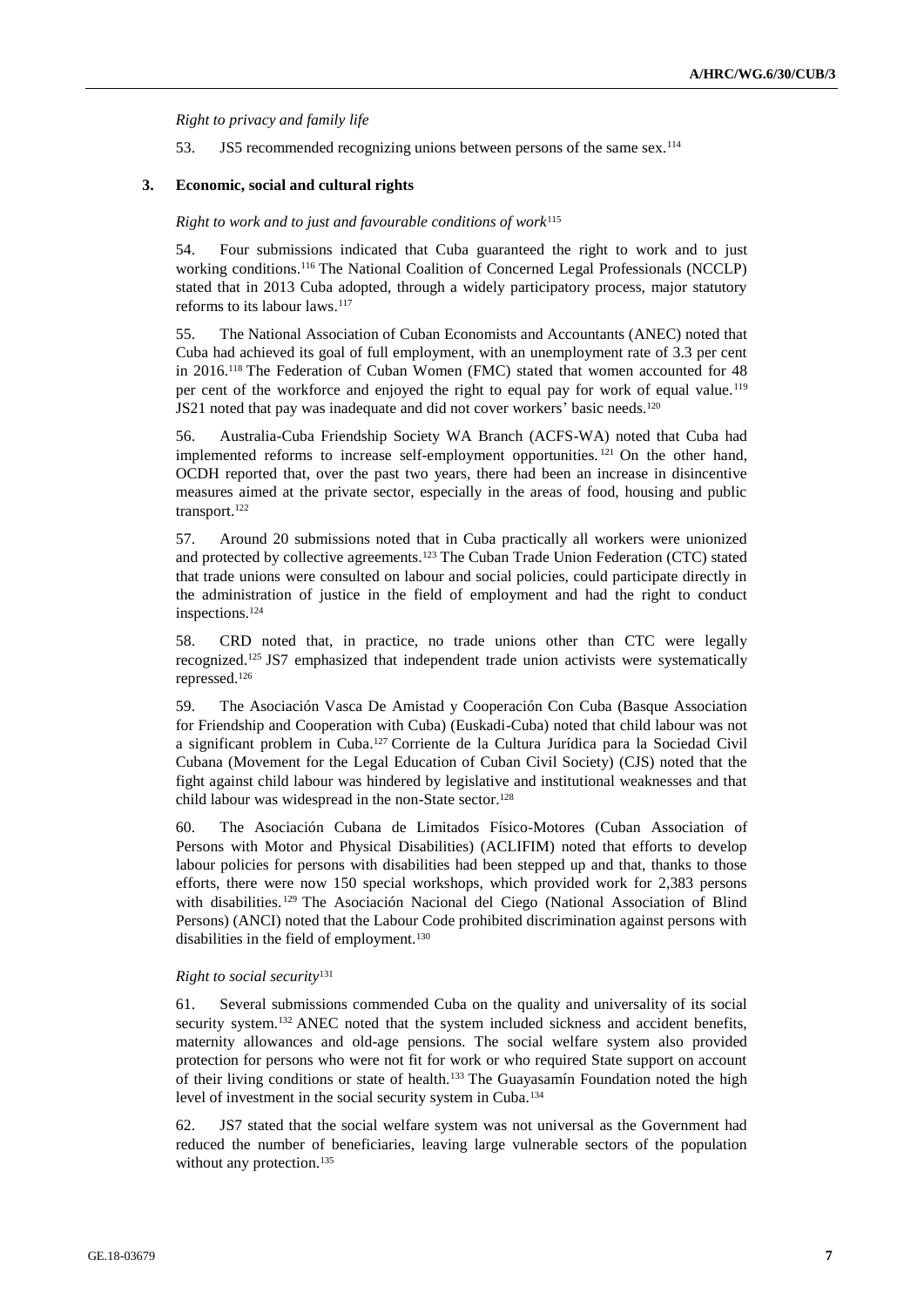*Right to an adequate standard of living*<sup>136</sup>

63. At least 23 submissions noted that all people in Cuba had equal access to basic quality services such as education, health care, social security and welfare without discrimination.<sup>137</sup> CNDH-RD underscored the high level of human development achieved by Cuba.<sup>138</sup>

64. JS2 noted that Cuba guaranteed the full enjoyment of economic, social and cultural rights through a planned economic development model which combined social and economic aspects. <sup>139</sup> It drew attention to various challenges, such as the dual currency system, market segmentation, the need to increase the supply of quality products and services, high prices and the purchasing power of wages, which remained inadequate.<sup>140</sup> Colectivo Patria y Cultura (Culture and Homeland Collective) noted that openness to the development of a private economy had increased in recent years.<sup>141</sup>

65. OCDH recommended that the Government undertake real economic reform, with due respect for the economic rights of Cubans, especially the right to private property, the right to engage in free enterprise and the right to legal certainty.<sup>142</sup>

66. Joint Submission 3 (JS3) acknowledged that the Government prioritized the right to food and pointed out that the embargo was the main obstacle to the full enjoyment of that right. <sup>143</sup> It noted that, despite the Government's policies, food production remained inadequate and did not meet the basic needs of the population.<sup>144</sup>

67. ANEC noted the State's efforts to reduce the housing deficit and observed that housing was an area of social development that had been neglected owing to a lack of resources.<sup>145</sup>

68. Camaquito emphasized that access to drinking water and to the water and sewage system was a priority for the State.<sup>146</sup>

## *Right to health*<sup>147</sup>

69. Around 33 submissions noted that Cuba regarded health as a fundamental human right and guaranteed universal and free access to high-quality health care.<sup>148</sup> CPDH noted that Cuba invested more in health, as a percentage of the national budget, than any other country in Latin America and the Caribbean.<sup>149</sup>

70. Eight reports highlighted Cuba's advanced and effective model of preventive health care.<sup>150</sup> Various organizations stressed the high doctor-to-population ratio in the country.<sup>151</sup>

71. At least 19 reports noted the high life expectancy, both for men and women.<sup>152</sup> The Association of Health Professionals Trained in Cuba (AELAM) noted that Cuba had continued to improve its provision of care for older persons, in view of the increase in life expectancy.<sup>153</sup>

72. Several submissions noted that Cuba was free from undernutrition, including child undernutrition.<sup>154</sup>

73. The Centro Oscar Arnulfo Romero (Oscar Arnulfo Romero Centre) (COAR) stated that the right to sexual and reproductive health was guaranteed in Cuba. It expressed concern, however, about the rise in teenage pregnancy. <sup>155</sup> Friends of Cuba in Zambia (FRICUZ) noted that the right to abortion was fully guaranteed.<sup>156</sup>

74. ANEC emphasized that Cuba attached great importance to the Mother and Child Programme. <sup>157</sup> Numerous reports noted that Cuba had achieved a very low rate of maternal<sup>158</sup> and infant mortality.<sup>159</sup>

75. CUT noted that Cuba had improved its national programme on sexually transmitted infections and HIV/AIDS and drew attention to its achievements in that area.<sup>160</sup> Around 21 submissions underscored that in 2015 Cuba became the first country in the world certified by the World Health Organisation as having eliminated mother-to-child transmission of HIV and syphilis.<sup>161</sup>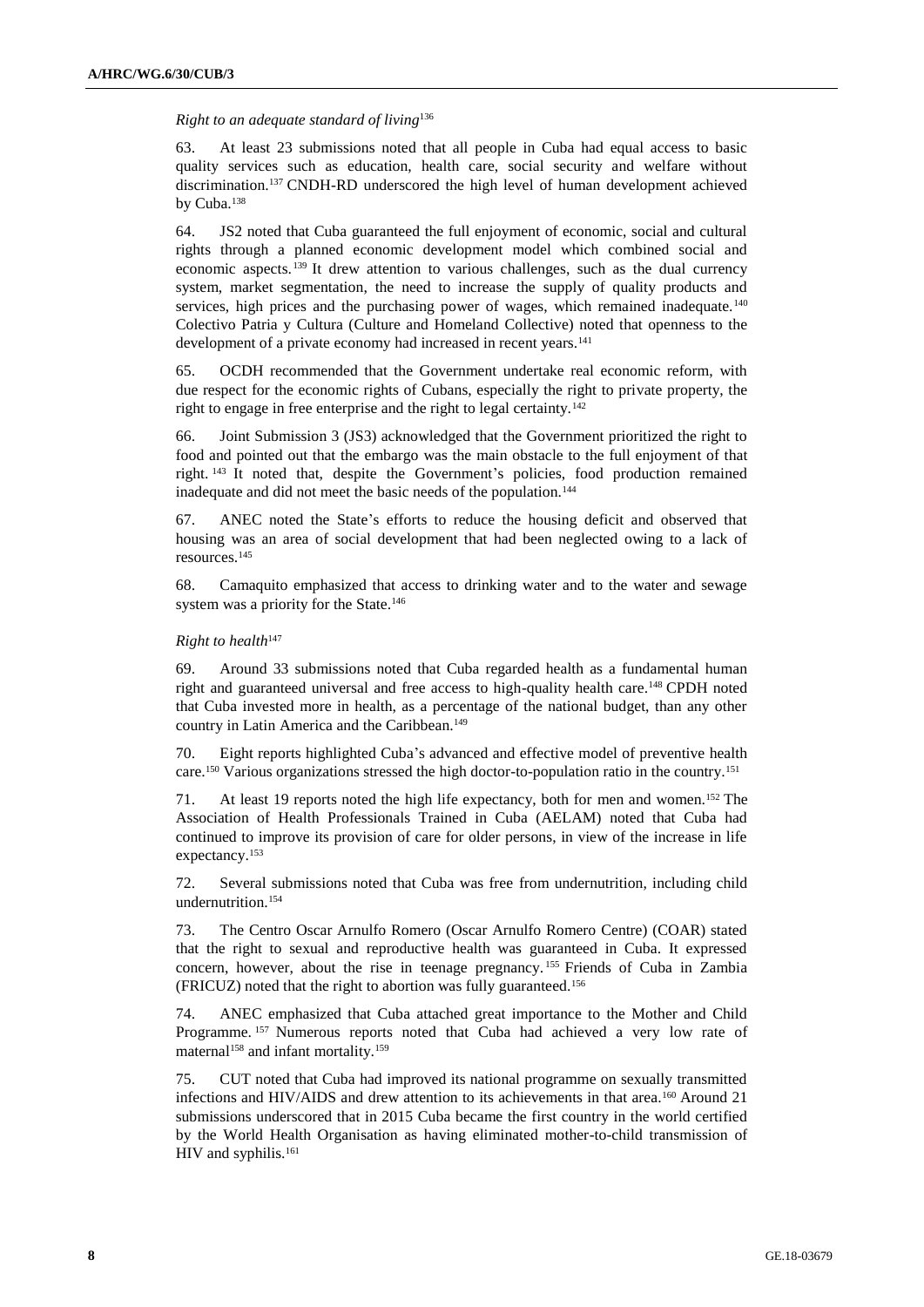76. ANCI and the Asociación Nacional de Sordos de Cuba (National Association of Deaf Persons) (ANSOC) noted that Cuba provided specialized medical care for persons with visual or hearing impairments.<sup>162</sup>

#### *Right to education*<sup>163</sup>

77. Around 31 submissions praised Cuba for ensuring free and universal access to education of high quality at all levels, including university education. <sup>164</sup> Sixteen submissions highlighted the high percentage of GDP that Cuba invested in the education system.<sup>165</sup>

78. A number of submissions noted that Cuba was an illiteracy free country and that school enrolment stood at more than 99%.<sup>166</sup> The All-China Women's Federation (ACWF) noted that women had equal access to education and made up 65.2% of higher education graduates.<sup>167</sup> The José Martí Cultural Association (AJMS) noted that since 2014 Cuban universities had introduced different kinds of flexible study programmes to facilitate access for workers, elderly and rural population.<sup>168</sup>

79. Cuba Solidarity Campaign (CSC) stated that teaching was a high-status occupation in Cuba, that teachers were highly qualified, and that the majority of head teachers and school leaders were women.<sup>169</sup> All-China Youth Federation (ACYF) noted the high teacherstudent ratio.<sup>170</sup> On the other hand, ACDEI noted that there was a shortage of teachers in several provinces.<sup>171</sup>

80. The Movimiento Cubano Reflexión (Cuban Movement for Debate) (MCR) noted that parents had lost the right to teach their children about the civic matters and political beliefs that they considered important, because the education system was entirely Staterun. <sup>172</sup> Directorio Democrático Cubano (DDC) and CFFC stressed that the Cuban government denied access to education to students who held political and religious views that differed from those of the State.<sup>173</sup>

81. ANCI and ANSOC drew attention to the measures taken by Cuba to ensure the inclusive nature of education.<sup>174</sup> JS6 noted that, through the provision of special education, Cuba protected the right to education of persons with different abilities who could not be fully integrated into mainstream education.<sup>175</sup>

82. JS5 recommended incorporating the principle of non-discrimination on grounds of sexual orientation and gender identity in school curricula and activities.<sup>176</sup>

83. JS1 recommended continuing to improve, update and expand the scope of human rights training for civil servants and the general public.<sup>177</sup> ACDEI noted that material on human rights was confiscated and classed as counter-revolutionary by the authorities.<sup>178</sup> CONEG recommended that human rights education cover the topic of discrimination.<sup>179</sup>

84. JS2 stated that the Government recognized culture as an essential source of development.<sup>180</sup>

#### **4. Rights of specific persons or groups**

*Women*<sup>181</sup>

85. A number of submissions highlighted the achievements of Cuba in ensuring gender equality, including the legal, institutional and policy framework created for this purpose.<sup>182</sup> The Fundación Género con Clase (Gender with Class Foundation) (GCC) noted that progress had been made towards the empowerment of women in Cuba, despite the persistence of some prejudices that were rooted in a patriarchal culture.<sup>183</sup>

86. At least 18 submissions highlighted the high level of participation of women in the political, economic and social and cultural life, including in the judiciary and the legal profession, the health and education sectors.<sup>184</sup> JS3 and 24 other submissions noted that women held a significant number of seats in the Cuban parliament.<sup>185</sup>

87. ACWF encouraged Cuba to further improve the legal framework to promote gender equality in conformity with its national conditions. <sup>186</sup> JS3 mentioned that it was still necessary to reverse inequalities in areas such as women's participation in the labour force,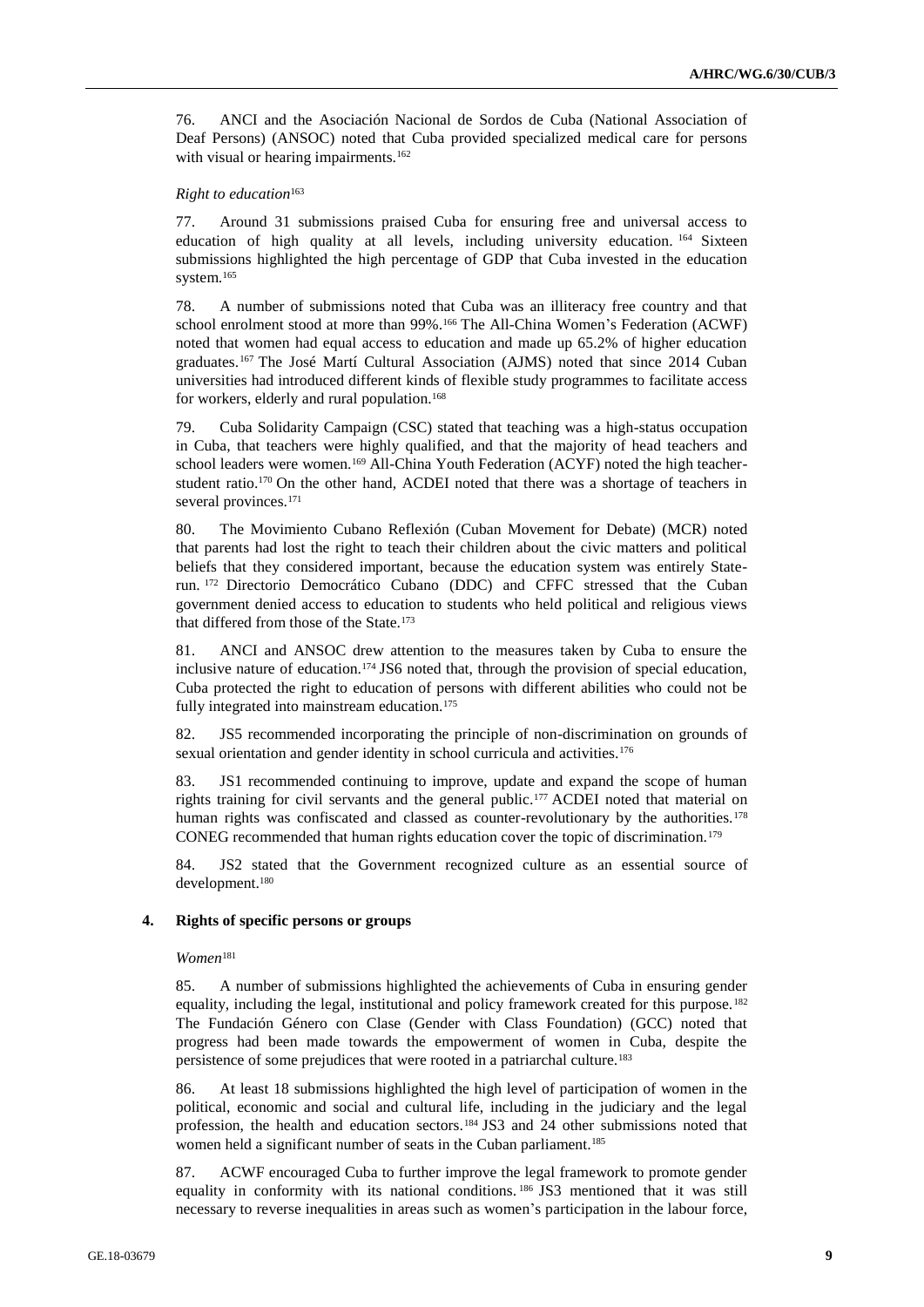including in decision-making positions; the division of housework; and childcare.<sup>187</sup> CIR recommended protecting Afro-Cuban women in marginalized and highly vulnerable situations.<sup>188</sup>

88. JS14 recommended amending the Criminal Code to establish femicide as an offence and to provide for the use of restraining orders to protect victims of gender-based violence; setting up shelters; and abolishing rehabilitation centres and detention centres for victims of prostitution.<sup>189</sup>

#### *Children*<sup>190</sup>

89. JS8 noted that there was a framework of laws and policies for children and young persons that functioned as a comprehensive intersectoral system. <sup>191</sup> Three submissions emphasized that children in Cuba were fully protected.<sup>192</sup>

90. ACDEI noted that Cuba did not have a comprehensive child protection law, a children's advocate or an independent institution responsible for developing and coordinating public initiatives for the benefit of children and adolescents. <sup>193</sup> It recommended bringing national legislation and the criminal justice system into line with the Convention on the Rights of the Child and the Optional Protocols thereto.<sup>194</sup>

91. The Global Initiative to End All Corporal Punishment of Children (GIEACPC) recommended that Cuba enact legislation clearly prohibiting all corporal punishment of children in every setting and urged to adopt the draft Family Code.<sup>195</sup>

92. ACYF recommended to further improve the legal framework to protect and promote the human rights of youth and to consider adopting a Youth Law or a long-term Youth Development Program.<sup>196</sup>

### *Persons with disabilities*<sup>197</sup>

93. ACLIFIM stated that persons with disabilities were rights holders in Cuba and that development programmes, regulations and laws covered the basic principles that were enshrined in the Convention on the Rights of Persons with Disabilities.<sup>198</sup>

94. JS2 and ANSOC noted that organizations of persons with disabilities were involved in the development of disability policies. <sup>199</sup> ANCI noted that the National Council to Support Persons with Disabilities had been set up to design a national action plan for persons with disabilities and to evaluate its implementation.<sup>200</sup>

95. Three submissions drew attention to numerous measures that had been taken to promote the social integration of persons with visual or hearing impairments.<sup>201</sup> ACLIFIM noted steps that had been taken to improve accessibility for persons with disabilities, including accessibility of public transport. <sup>202</sup> On the other hand, CJS stated that new regulations specifically designed to facilitate access to the labour market for persons with disabilities had not been implemented.<sup>203</sup>

#### *Migrants, refugees, asylum seekers and internally displaced persons*<sup>204</sup>

96. Dansk-Cubansk Forening (DCF) stressed that the new migration measures had benefitted Cuban immigrants and residents abroad, and that the right to and the possibility for Cubans to travel abroad (and to return) had markedly expanded.<sup>205</sup>

97. In 2016, IACHR noted that the general nature of certain terms in the Migration Act conferred a broad discretion on the authorities to allow or not the exit of Cuban nationals.<sup>206</sup>

## *Notes*

 $1$  The stakeholders listed below have contributed information for this summary; the full texts of all original submissions are available at: [www.ohchr.org.](http://www.ohchr.org/)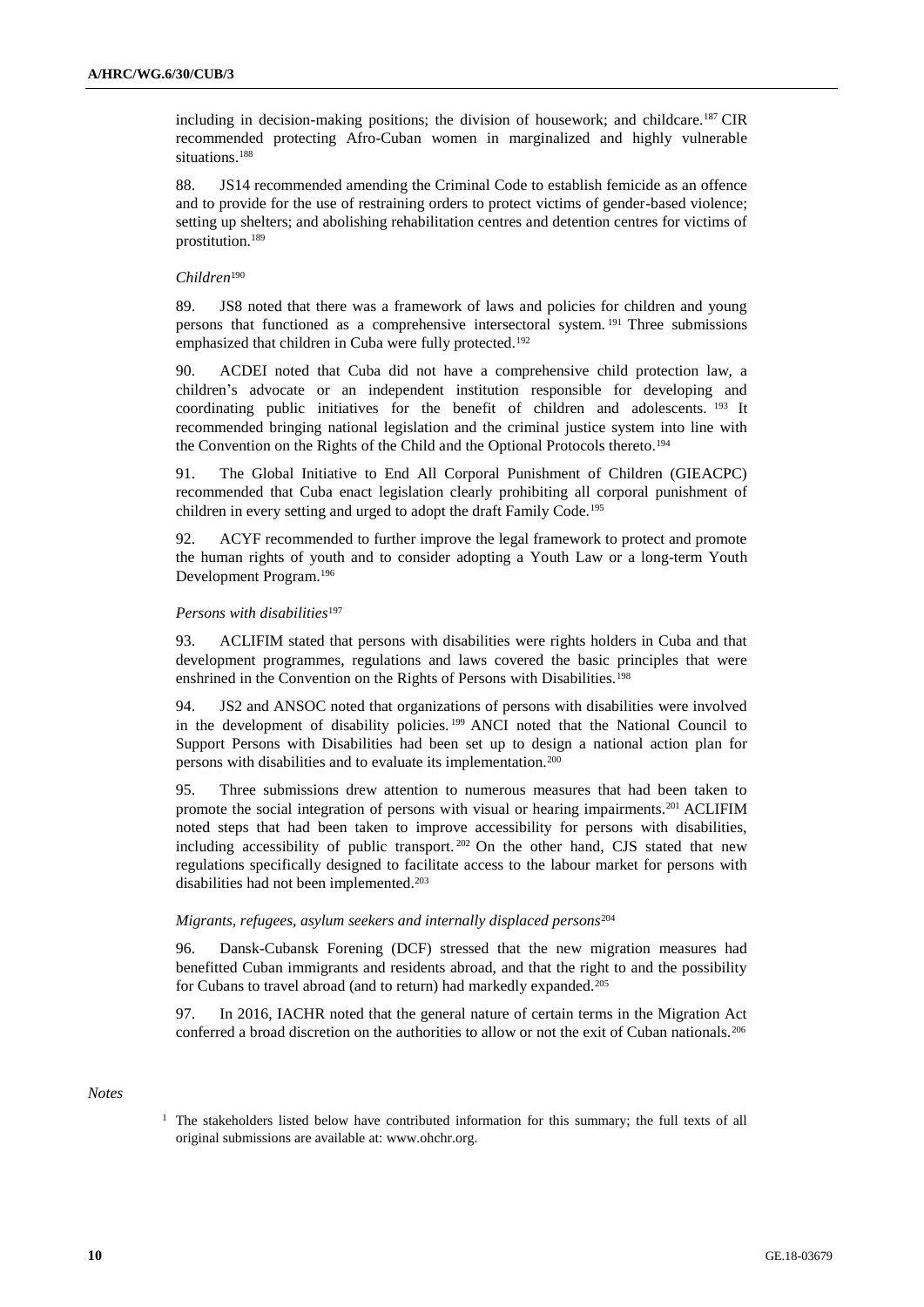| Civil society<br><b>Individual Submissions:</b> |                                                                                     |
|-------------------------------------------------|-------------------------------------------------------------------------------------|
| <b>AACC</b>                                     | Association d'Amitié Cuba — République Démocratique du                              |
|                                                 | Congo (Democratic Republic of the Congo);                                           |
|                                                 | Association d'Amitié Cuba-Guinée (Guinea);                                          |
| AACG                                            |                                                                                     |
| AAM                                             | Asociación Amigos de Mariátegui (Perú);                                             |
| AASCuba                                         | Associação de Amigos y Simpatizantes de Cuba                                        |
|                                                 | (Mozambique);                                                                       |
| AAUC                                            | Friendship Association Ukraine-Cuba (Ukraine);                                      |
| <b>ACDEI</b>                                    | Asociación Cubana para el Desarrollo de la Educación Infantil<br>(Cuba);            |
| ACFS-M                                          | Australia Cuba Friendship Society — Melbourne (Australia);                          |
| ACFS-S                                          | Australia Cuba Friendship Society - Sydney Branch<br>(Australia);                   |
| ACFS-WAB                                        | Australia Cuba Friendship Society — WA Branch (Australia);                          |
| <b>ACINC</b>                                    | Agora Cuba Inc (United States of America);                                          |
| <b>ACLIFIM</b>                                  | Asociación Cubana de Limitados Físico-Motores (Cuba);                               |
| <b>ACRG</b>                                     | Asociación de Cubanos Residente en Guinea (Guinea);                                 |
| <b>ACTJGG</b>                                   | Asociación de Cubanos Residentes en Toronto "Juan                                   |
|                                                 | Gualberto Gomez" (Canada);                                                          |
| <b>ACURE</b>                                    | Asociación de Cubanos Residentes en el Ecuador (Ecuador);                           |
| <b>ACWF</b>                                     | All-China Women's Federation (China);                                               |
| <b>ACYF</b>                                     | All-China Youth Federation (China);                                                 |
| ADF                                             | Alliance Defending Freedom International (Switzerland);                             |
|                                                 | Asociación de Profesionales de la Salud Formados en Cuba                            |
| <b>AELAM</b>                                    |                                                                                     |
|                                                 | (El Salvador);                                                                      |
| <b>AFC</b>                                      | Association France Cuba (France);                                                   |
| AFEP                                            | Agrupación de Familiares de Ejecutados Politicos (Chile);                           |
| <b>AHCAS</b>                                    | Greek-Cuban Friendship and Solidarity Association (Greece);                         |
| AI                                              | Amnesty International (United Kingdom of Great Britain and<br>Northern Ireland);    |
| <b>AIASP</b>                                    | Asociación Internacional de la Amistad y la Solidaridad con<br>los Pueblos (Italy); |
| <b>AIPSO</b>                                    | All India Peace and Solidarity Organisation (India);                                |
| <b>AJMS</b>                                     | Josè Marti Cultural Association (Sweden);                                           |
| ALC                                             | Amistad Luxemburgo-Cuba (Luxembourg);                                               |
| <b>ALGES</b>                                    | Asociación de Lisiados de Guerra de El Salvador (El<br>Salvador);                   |
| ALJT                                            | Asociación Latinoamericana de Jueces del Trabajo (Brazil);                          |
| AMECA                                           | Asociación Medica del Caribe (Cuba);                                                |
| <b>ANCI</b>                                     | Asociaicòn Nacional del Ciego (Cuba);                                               |
| ANDES 21 de junio                               | Asociación Nacional de Educadores Salvadorenos - ANDES                              |
|                                                 | 21 de junio (El Salvador);                                                          |
| <b>ANEC</b>                                     | Asociación Nacional de Economistas y Contadores de Cuba                             |
|                                                 | (Cuba);                                                                             |
| <b>ANSOC</b>                                    | Asociación Nacional de Sordos de Cuba (Cuba);                                       |
| APC                                             | Asociación de Pedagogos de Cuba (Cuba);                                             |
| <b>APEGECEA</b>                                 | Asociación Plurinacional de Estudiantes y Egresados                                 |
|                                                 | Ecuatorianos en Cuba "Eloy Alfaro" (Ecuador);                                       |
| <b>APJM</b>                                     | Asociación Portuguesa Josè Martì (Portugal);                                        |
| <b>APLP</b>                                     | Asociación Por Libertad de Prensa (Cuba);                                           |
| <b>ASALJM</b>                                   | Asociación de Solidaridad Árabe-Latinoamericana José Martí<br>(Lebanon);            |
| ASC/VSC                                         | Asociación Suiza-Cuba (Switzerland);                                                |
| <b>ASLGC</b>                                    | Asociación de Srilanqueses Graduados en Cuba (ASLGC) (Sri<br>Lanka);                |
| <b>ASOFAMD</b>                                  | Asociación de Familiares de Detenidos Desaparecidos y                               |
|                                                 | Mártires por la Liberación Nacional (Plurinational State of                         |
|                                                 | Bolivia);                                                                           |
| ATAC                                            | Asociación de Técnicos Azucareros de Cuba (Cuba);                                   |
| <b>AUTISMO DURANGO</b>                          | Autismo Durango (México);                                                           |
| <b>AVACJM</b>                                   | Asociación Valenciana de amistad con Cuba José Martí                                |
|                                                 | (Spain);                                                                            |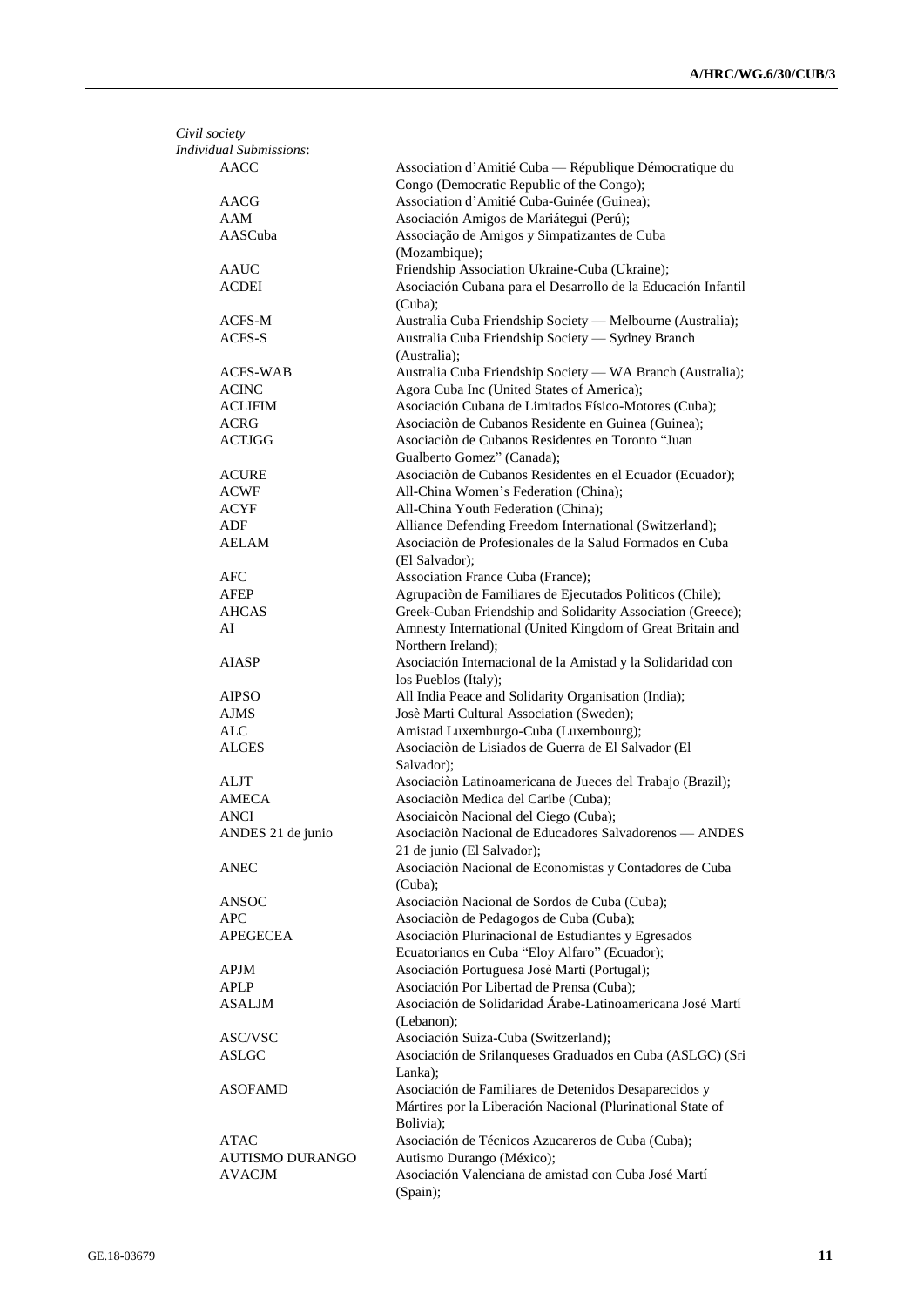| AvhG             | Alexander-von-Humboldt-Society (Germany);                      |
|------------------|----------------------------------------------------------------|
| <b>BOMOF</b>     | Belarusian Branch of the International Public Foundation       |
|                  | named after G.K Zhukov (Belarus);                              |
| <b>BRYU</b>      | Public Association Belarusian Republican Youth Union           |
|                  | (Belarus);                                                     |
| <b>BSFC</b>      | Belarusian Society for Friendship and Cultural Relations with  |
|                  | Foreign Countries - (Belarus);                                 |
| CACSH            | Club des Amis de Cuba de Sudést d'Haiti (Haiti);               |
| <b>CADAL</b>     | Centro para la Apertura y el Desarrollo de América Latina      |
|                  | (Argentina);                                                   |
| Camaquito        | ONG Camaquito (Switzerland);                                   |
| <b>CAMICUBA</b>  | Cabo Verde amigo de Cuba (Cape Verde);                         |
| <b>CAPSDH</b>    | Commission africaine des promoteurs de la sante et droits de   |
|                  | l'homme (Guinea);                                              |
| CaribCouncil     | Caribbean Council (New Zealand);                               |
| <b>CCN</b>       | Council of Churches in Namibia (Namibia);                      |
| <b>CEBRAPAZ</b>  | Brazilian Center for Solidarity with the Peoples and Struggle  |
|                  | for Peace (Brazil);                                            |
| CEG              | Centro de Estudios de Guatemala (Guatemala);                   |
| <b>CETIM</b>     | Centre Europe - Tiers Monde (Switzerland);                     |
| <b>CFFC</b>      | Center for a Free Cuba (United States of America);             |
| <b>CFV</b>       | Centro Felix Varela (Cuba);                                    |
| <b>CGTP</b>      | Confederación General de Trabajadores Del Perú (Peru);         |
| <b>CIC</b>       | Consejo de Iglesias de Cuba (Cuba);                            |
| <b>CIERIC</b>    | Centro de Intercambio y Referencia Iniciativa Comunitaria      |
|                  | (Cuba);                                                        |
| <b>CIR</b>       | Comité Ciudadanos por la Integración Racial (Cuba);            |
| CJDH             | Centro Juvenil de Derechos Humanos (Bolivarian Republic of     |
|                  | Venezuela);                                                    |
| <b>CJIC</b>      |                                                                |
| <b>CJS</b>       | Consejería Jurídica e Instrucción Cívica (Cuba);               |
|                  | Corriente de la Cultura Jurídica para la Sociedad Civil Cubana |
|                  | (Cuba);                                                        |
| <b>CMEPH</b>     | Centre Massarat des Études Philosophiques et des Humanités     |
|                  | (Tunisia);                                                     |
| <b>CMEPU</b>     | Corriente Martiana (Cuba);                                     |
| <b>CMMLK</b>     | Centro Memorial Dr. Martin Luther King Jr. (Cuba);             |
| <b>CNC</b>       | Canadian Network On Cuba (Canada);                             |
| <b>CNDH-RD</b>   | Comisión Nacional de los Derechos Humanos (Dominican           |
|                  | Republic);                                                     |
| <b>CNSRALNS</b>  | La Commission Nationale Pour Le Soutien De La Résistance       |
|                  | Arabe Et La Lutte Contre La Normalisation Et Le Sionisme       |
|                  | (Tunisia);                                                     |
| <b>COAR</b>      | Centro Oscar Arnulfo Romero (Cuba);                            |
| <b>COLABE</b>    | Coordinadora Latinoamericana en Bélgica (Belgium);             |
| <b>CONEG</b>     | Cofradía de la Negritud (Cuba);                                |
| COSATU           | The Congress of South African Trade Unions (South Africa);     |
| <b>CPC</b>       | Cyprus Peace Council (Cyprus);                                 |
| <b>CPCES</b>     | Centro Popular Costarricense Estudios Sociales (Costa Rica);   |
| CPDH             | Comité Permanente Por La Defensa De Los Derechos               |
|                  | Humanos (Colombia);                                            |
| CPPC             | Portuguese Council for Peace and Cooperation (Portugal);       |
| CRD              | Civil Rights Defenders - Latin American Department             |
|                  | (Sweden);                                                      |
| <b>CSC</b>       | Cuba Solidarity Campaign (United Kingdom of Great Britain      |
|                  | and Northern Ireland);                                         |
| <b>CSGI</b>      | Cuba Support Group Ireland (Ireland);                          |
| CSHRS            | China Society for Human Rights Studies (China);                |
| <b>CSW</b>       | Christian Solidarity Worldwide (United Kingdom of Great        |
|                  | Britain and Northern Ireland);                                 |
| <b>CTC</b>       | Central de Trabajadores de Cuba (Cuba);                        |
| Cuba Coopération | Cuba Cooperation France (France);                              |
| Cuba va          | Asociación de Cubanos Residentes en Austria (Austria);         |
| Cubalex          | Cubalex (United States of America);                            |
|                  |                                                                |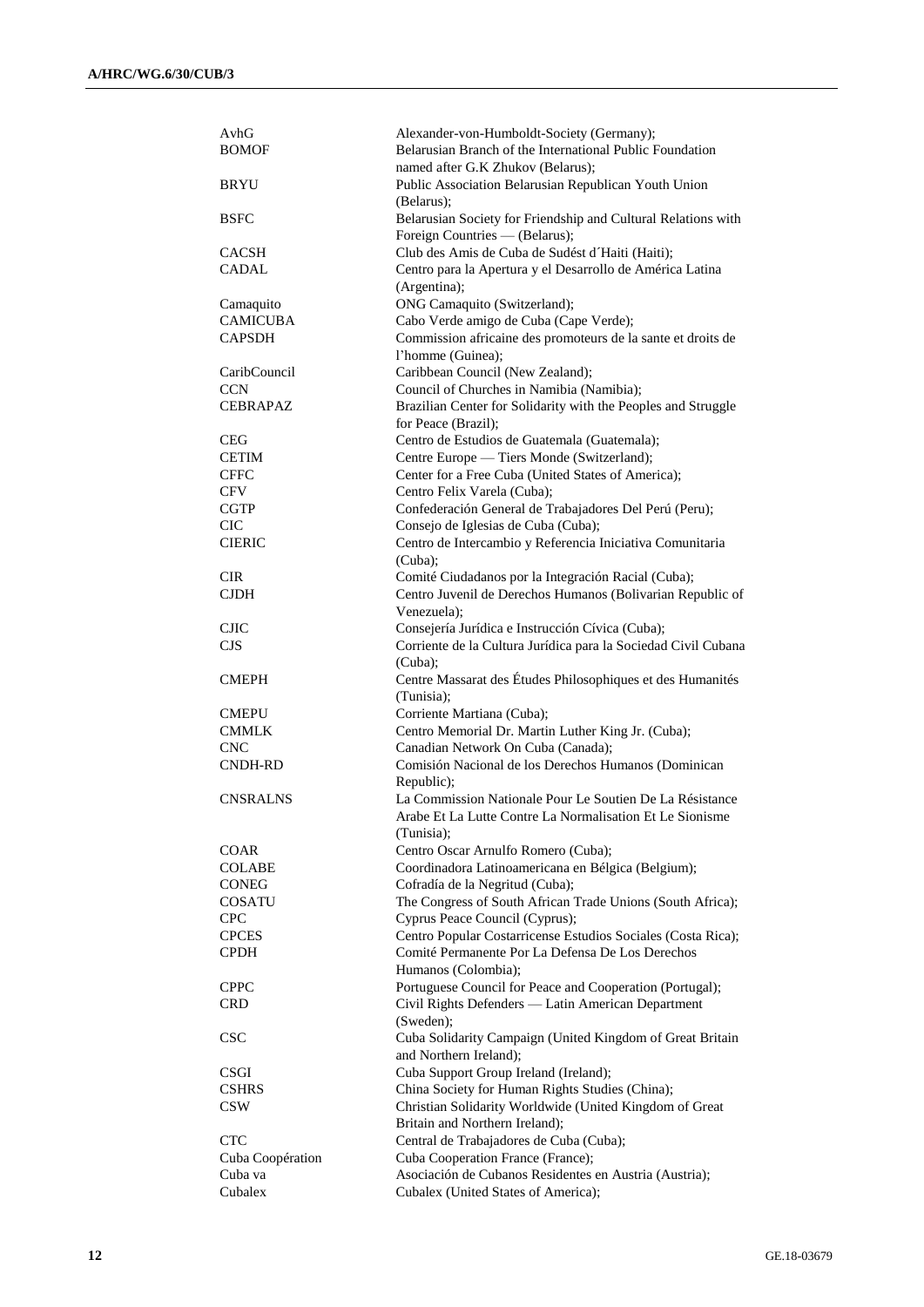| Cubanismo                     | Cubanismo.be (Belgium);                                                               |
|-------------------------------|---------------------------------------------------------------------------------------|
| <b>CUT</b>                    | Confederación Unitaria de Trabajadores (Costa Rica);                                  |
| <b>CYCI</b>                   | Asociación Cultura y Cooperación Internacional (Spain);                               |
| <b>DCF</b>                    | Danish-Cuban Association (Denmark);                                                   |
| <b>DDC</b>                    | Directorio Democrático Cubano (United States of America);                             |
| <b>DLAVOE</b>                 | Confederación Latinoamericana en Austria (Austria);                                   |
| <b>ECDD</b>                   | The European Center for the Development of Democracy                                  |
|                               | (Latvia);                                                                             |
| <b>EEDDA</b>                  | Greek Committee for International Democratic Solidarity                               |
|                               | (Greeze);                                                                             |
| <b>EEDYE</b>                  | Greek Committee For International Detente And Peace                                   |
|                               | (Greece);                                                                             |
| ES                            | Iglesia Evangélica Ejército de Salvación (Cuba);                                      |
| Euskadi-Cuba                  | Asociación Vasca De Amistad y Cooperación Con Cuba                                    |
|                               | (Spain);                                                                              |
| Eye on Cuba                   | Eye on Cuba (Cuba);                                                                   |
| <b>FANJ</b>                   | Fundación Antonio Núñez Jiménez de la Naturaleza y el                                 |
|                               | Hombre (Cuba);                                                                        |
| FCF                           | Free Cuba Foundation (United States of America);                                      |
| <b>FENSUAGRO</b>              | Federación Nacional Sindical Unitaria Agropecuaria                                    |
|                               | (Colombia);                                                                           |
| FGU                           | For the Genofond of Ukraine (Ukraine);                                                |
| <b>FLM</b>                    | Left Youth Front (Slovakia);                                                          |
| <b>FMC</b>                    | Federación de Mujeres Cubanas (Cuba);                                                 |
| <b>FOCUS-SA</b>               | Friends of Cuba Society-SA (South Africa);                                            |
| <b>FRICUZ</b>                 | Friends of Cuba in Zambia (Zambia);                                                   |
| FS                            | Fundaciòn SurVive (Nicaragua);                                                        |
| <b>FSR</b>                    | Forum Social Rumano (Romania);                                                        |
| <b>FTB</b>                    | Federation of Trade Unions of Belarus (Belarus)                                       |
| FU                            | FIRST Union (New Zealand);                                                            |
| Fundação Lauro Campos         | Fundación Lauro Campos (Brazil);                                                      |
| Fundación Guayasamín          | Fundación Guayasamín (Ecuador);                                                       |
| GCC                           | Fundación Género con Clase (Venezuela);                                               |
| <b>GECU</b>                   | Grupo Experimental De Cine Universitario (Panama);                                    |
| GHP                           | Global Health Partners (United States of America);                                    |
| GIEACPC                       | Global Initiative to End All Corporal Punishment of Children                          |
|                               | (United Kingdom of Great Britain and Northern Ireland);                               |
| <b>HCAFS</b>                  | Hellenic-Cuban Association of Friendship and Solidarity of                            |
|                               | Thessaloniki (Greece);                                                                |
| <b>HOLA</b>                   | House of Latin America (Iran);                                                        |
| IAC                           | International Action Centre (United States of America);                               |
| <b>IFCO/Pastors for Peace</b> | Interreligious Foundation for Community                                               |
|                               | Organization/Pastors for Peace (United States of America);                            |
| <b>ILA ACR</b>                | Latin America Institute of the Russian Academy of Sciences                            |
|                               | (Russia);                                                                             |
| <b>IMC</b>                    | Iglesia Morava en Cuba (Cuba);                                                        |
| <b>JRDC</b>                   | Jamaican Rastafarian Development Community (Ethiopia);                                |
| <b>JUST</b>                   | International Movement for a Just World (Malaysia);                                   |
| <b>KCFS</b>                   | Kenya Cuba Friendship Society (Kenia);                                                |
| <b>KOTA</b>                   | Confédération ouvrière des travailleurs haïtiens (Haiti);                             |
| KZF                           | Keepers Zambia Foundation (Zambia);                                                   |
| <b>LADH</b>                   | Liga Argentina por los Derechos del Hombre (Argentina);                               |
| LAT                           | Latin America Association of Hungary (Hungary);                                       |
| <b>LFLF</b>                   | Literacy for Life Foundation (Australia);                                             |
| <b>LIFS</b>                   | Lesbianas Independientes Feministas Socialistas (Peru);                               |
| LWU                           | Lao Women's Union (Lao PDR);                                                          |
| <b>MADRES</b>                 | Asociación Madres de Plaza de Mayo (Argentina);                                       |
| Mandate                       | Mandate Trade Union (Ireland);                                                        |
| <b>MCFA</b>                   | Mongol-Cuban Friendship Association (Mongolia);                                       |
|                               |                                                                                       |
| <b>MCR</b>                    | Movimiento Cubano Reflexión (Cuba);                                                   |
| <b>MDB</b>                    | Movimiento Damas de Blanco (Cuba);                                                    |
| MDM<br>MDMulheres             | Movimiento Democrático De Mujeres (Spain);<br>Women's Democratic Movement (Portugal); |
|                               |                                                                                       |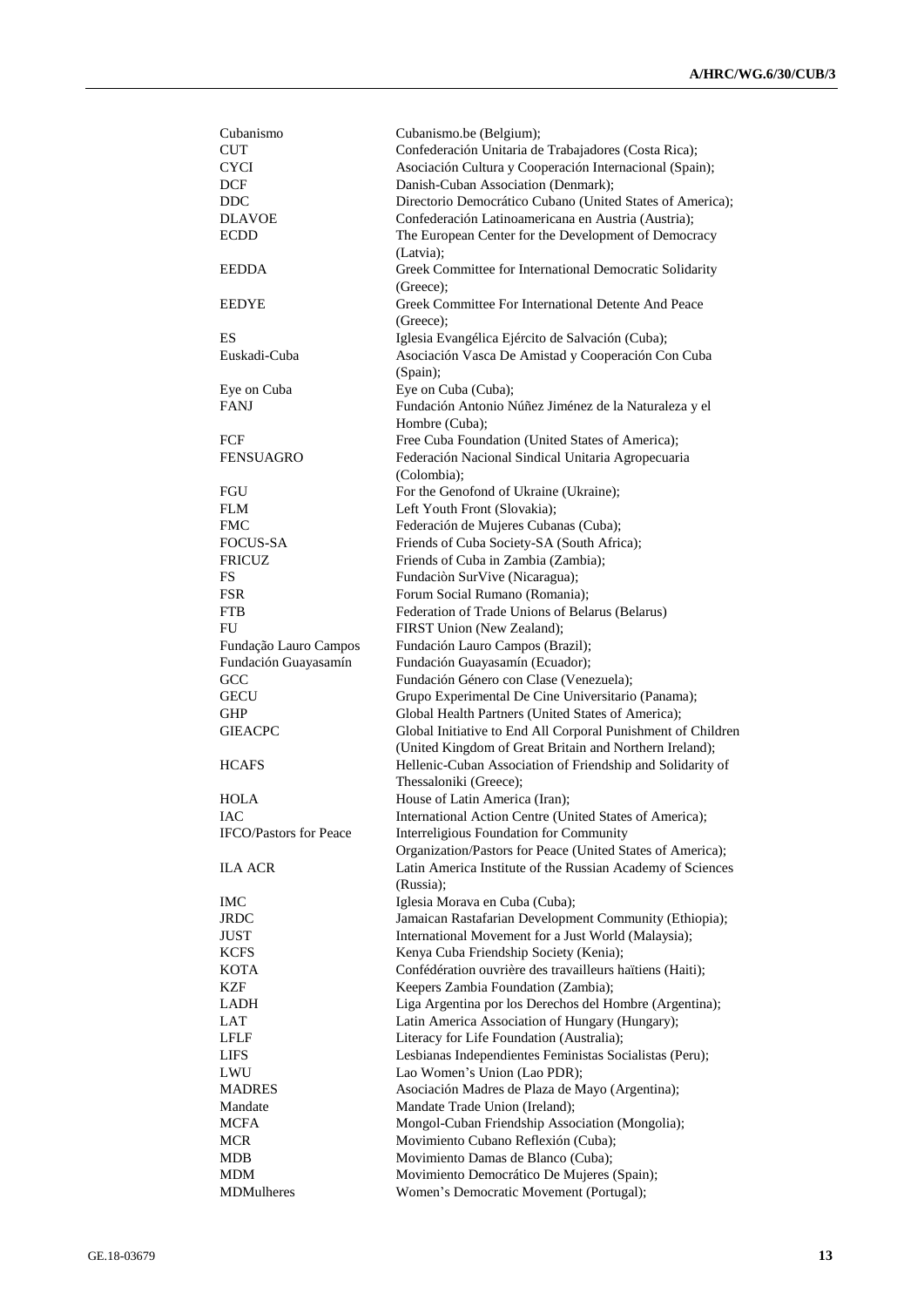| <b>MEASZ</b>             | Hungarian Federation of Resistance Fighters and Antifascists<br>(Hungary); |
|--------------------------|----------------------------------------------------------------------------|
| mediCuba-Suisse          | mediCuba-Suisse (Switzerland);                                             |
| <b>MINGA</b>             | Asociación para la Promoción Social Alternativa (Colombia);                |
| <b>MITSO</b>             | International University "MITSO" (Belarus);                                |
| <b>MOVPAZ</b>            | Movimiento Cubano por la Paz y la Soberanía de los Pueblos                 |
|                          | (Cuba);                                                                    |
| <b>MSU World Leaders</b> | International Union of Public Associations to promote the                  |
|                          |                                                                            |
|                          | preservation and development of social, cultural, spiritual, and           |
|                          | moral traditions "Leaders of the World Community" (Russia);                |
| <b>MSV</b>               | Sovial Movement "Venceremos" (Russia);                                     |
| <b>NCCLP</b>             | National Coalition of Concerned Legal Professionals (United                |
|                          | States);                                                                   |
| <b>NCFA</b>              | Namibia-Cuba Friendship Association (Namibia);                             |
| NEHAWU                   | National Education Health and Allied Workers Union (South                  |
|                          | Africa);                                                                   |
| <b>NUNW</b>              | National Union of Namibian Workers (Namibia);                              |
| NwC                      | Red de Solidaridad con Cuba en Alemania — Netzwerk Cuba                    |
|                          | (Germany);                                                                 |
| OCDH                     | Observatorio Cubano de Derechos Humanos (Spain);                           |
|                          |                                                                            |
| <b>OCLAE</b>             | Organización Continetal y Latinoamericana de Estudiantes                   |
|                          | (Cuba);                                                                    |
| <b>OEKG</b>              | Austrian — Cuban Association (Austria);                                    |
| OGE                      | Federation of Greek Women (Greece);                                        |
| <b>OSPAAAL</b>           | Organización de Solidaridad de los Pueblos de Africa, Asia y               |
|                          | América Latina, Africa and Latin America (Cuba);                           |
| <b>OWTU</b>              | Oilfields Workers' Trade Union (Trinidad and Tobago);                      |
| <b>PACO</b>              | Pan African Coalition of Organizations (Barbados);                         |
| <b>PAM</b>               | Pan African Movement — Uganda National Chapter                             |
|                          | (Uganda);                                                                  |
| Patmos                   | Instituto Patmos (Cuba);                                                   |
| Patria y Cultura         | Colectivo Patria y Cultura (Ecuador);                                      |
| Paz y Trabajo Digno      | Fundación Paz y Trabajo Digno (Colombia);                                  |
| <b>PCDA</b>              |                                                                            |
|                          | Pakistani-Cuban Doctors Association (Pakistan);                            |
| PCJ                      | Peace Council of Jamaica (Jamaica);                                        |
| <b>PFOM</b>              | Peace and Friendship Organization of Mongolia (Mongolia);                  |
| PHILCUBA                 | Philippines-Cuba Cultural and Friendship Association (The                  |
|                          | Philippines);                                                              |
| <b>POGO</b>              | Women Movement of POGO (Cyprus);                                           |
| <b>PROCULTUR</b>         | Corporación de Promoción Cultural y Turistica (Ecuador);                   |
| RATB                     | Rock Around the Blockade (United Kingdom of Great Britain                  |
|                          | and Northern Ireland);                                                     |
| Reflektum                | Centre for Global Social Reflections (Slovenia);                           |
| SASG                     | Secretariado Nacional de Acciones com la Sociedad y el                     |
|                          | Gobierno de los Bahá'ís de Brasil (Brazil);                                |
| <b>SCCA</b>              | Sociedad Cultural Cubano Andaluza Jose Marti (Spain);                      |
| <b>SCKP</b>              | Asociación de Amistad Checo-Cubana (Czechia);                              |
| <b>SEI RFG</b>           | Sector Educativo Independiente "Ricardo Flores Magon"                      |
|                          | (Mexico);                                                                  |
| <b>SET</b>               | Seminario Evangélico de Teología (Cuba);                                   |
| <b>SFB</b>               | Swiss Peace Movement (Switzerland);                                        |
| <b>SFKC</b>              | Society of Friendship "Kazakhstan Cuba" (Kazakhstan);                      |
| <b>SLNCSC</b>            | Sri Lanka National Committee for Solidarity with Cuba (Sri                 |
|                          | Lanka);                                                                    |
| <b>SOCUMES</b>           | Sociedad Cubana Multidisciplinaria para el Estudio de la                   |
|                          | Sexualidad (Cuba);                                                         |
| SODEPAZ                  | Solidaridad para el Desarrollo y la Paz (Spain);                           |
|                          | Spartacus Foundation (Finland);                                            |
| Spartacus Säätiö         |                                                                            |
| <b>SPKnS</b>             | Association of Friends of Cuba in Slovakia (Slovakia);                     |
| <b>SUECOCUBANA</b>       | Swedish-Cuban Association (Sweden);                                        |
| <b>SVGCFS</b>            | St Vincent and the Grenadines/Cuba Friendship Society (Saint               |
|                          | Vincent and the Grenadines);                                               |
| TUJOP                    | All Ukrainian Youth Public Organization «Children Of                       |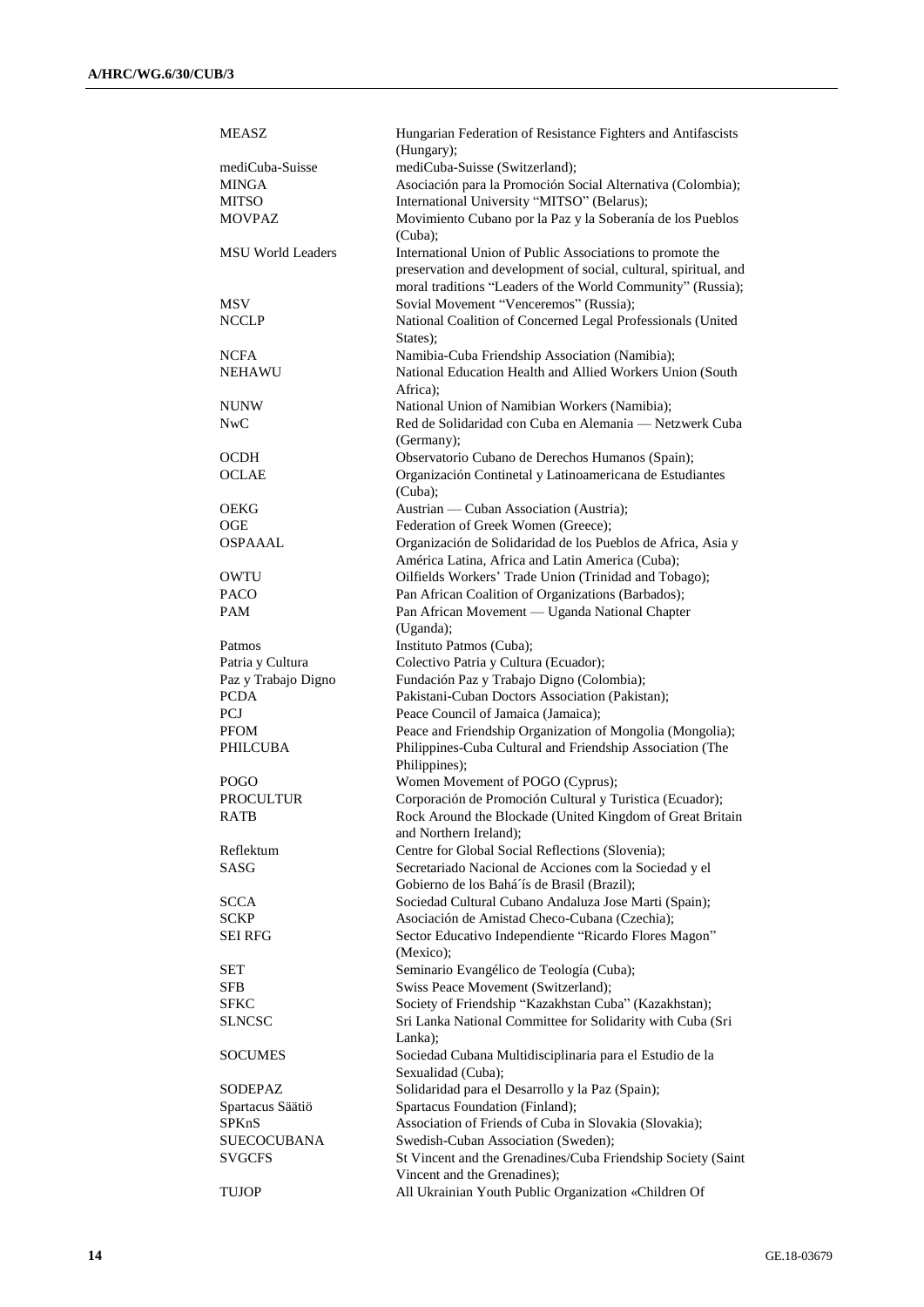|                    | Tarara» (Ukraine);                                           |
|--------------------|--------------------------------------------------------------|
| <b>UIC</b>         | Unión de Informáticos de Cuba (Cuba);                        |
|                    |                                                              |
| <b>UNDECA</b>      | National Union of Social Security Employees (Costa Rica);    |
| <b>UNJC</b>        | National Union of Jurists of Cuba (Cuba);                    |
| <b>UNMMAC</b>      | Unión Nacional De Mujeres Mexicanas A.C (Mexico);            |
| <b>UNPACU</b>      | Union Patriotica de Cuba (Cuba);                             |
| <b>USELAMPA</b>    | The Parents Association for the US Students and Graduates of |
|                    | the Latin American School of Medicine (United States of      |
|                    | America);                                                    |
| VB                 | Venceremos Brigade (United States of America);               |
| VGCL               | Vietnam General Confederation of Labour (Vietnam);           |
| <b>VWU</b>         | Vietnam Women's Union (Vietnam);                             |
| WEA                | World Evangelical Alliance (Switzerland);                    |
| WFTU               | World Federation of Trade Unions (Greece);                   |
| <b>WPC</b>         | World Peace Council (Greece);                                |
| YSI                |                                                              |
|                    | Youth Support Initiative (Zambia).                           |
| Joint submissions: |                                                              |
| JS1                | Joint submission 1 submitted by: Asociación Americana de     |
|                    | Juristas — AAJ (Panamá); Fundación Latinoamericana por los   |
|                    | Derechos Humanos y el Desarrollo Social-FUNDALATIN           |
|                    | (Bolivarian Republic of Venezuela);                          |
| JS <sub>2</sub>    | Joint submission 2 submitted by: Asociación Cubana de las    |
|                    | Naciones Unidas — ACNU (Cuba) (Integrada por: Asociación     |
|                    | Cubana de Esperanto; Asociación Cubana de Limitados          |
|                    | Físico-Motores; Asociación Cubana de Producción Animal;      |
|                    | Asociación Cubana de Técnicos Agrícolas y Forestales;        |
|                    | Asociación de Bomberos Voluntarios de Cuba; Asociación de    |
|                    | Pedagogos de Cuba; Asociación de Técnicos Azucareros de      |
|                    |                                                              |
|                    | Cuba; Asociación Espiritista Kardeciana Cruzada Quisicuaba;  |
|                    | Asociación Hermanos Saiz; Asociación Médica del Caribe;      |
|                    | Asociación Nacional de Economistas y Contadores;             |
|                    | Asociación Nacional de Sordos de Cuba; Asociación Nacional   |
|                    | del Ciego; Brigadas Técnicas Juveniles; Central de           |
|                    | Trabajadores de Cuba; Centro de Estudios sobre Juventud;     |
|                    | Centro de Intercambio y Referencia Iniciativa Comunitaria;   |
|                    | Centro Félix Varela; Centro Oscar Arnulfo Romero; Consejo    |
|                    | de Iglesias de Cuba; Federación Cubana de Actividades        |
|                    | Subacuáticas; Federación Cubana del Deporte Canino;          |
|                    | Federación de Mujeres Cubanas; Fundación "Antonio Núñez      |
|                    | Jiménez" de la Naturaleza y el Hombre; Fundación "Fernando   |
|                    | Ortiz"; Fundación "Nicolás Guillén"; Fundación del Nuevo     |
|                    |                                                              |
|                    | Cine Latinoamericano; Movimiento Cubano por la Paz y la      |
|                    | Soberanía de los Pueblos; Sociedad Civil Patrimonio          |
|                    | Comunidad y Medio Ambiente; Sociedad Cubana de               |
|                    | Alergología; Sociedad Cubana de Anatomía Patológica;         |
|                    | Sociedad Cubana de Anestesiología y Reanimación; Sociedad    |
|                    | Cubana de Angiología y Cirugía Vascular; Sociedad Cubana     |
|                    | de Antropología Biológica; Sociedad Cubana de                |
|                    | Aterosclerosis; Sociedad Cubana de Bioingeniería; Sociedad   |
|                    | Cubana de Cardiología; Sociedad Cubana de Ciencias           |
|                    | Farmacéuticas; Sociedad Cubana de Ciencias Fisiológicas;     |
|                    | Sociedad Cubana de Ciencias Morfológicas; Sociedad Cubana    |
|                    | de Cirugía; Sociedad Cubana de Cirugía Endoscópica;          |
|                    | Sociedad Cubana de Cirugía Maxilo-Facial; Sociedad Cubana    |
|                    |                                                              |
|                    | de Cirugía Pediátrica; Sociedad Cubana de Cirugía Plástica y |
|                    | Caumatología; Sociedad Cubana de Coloproctología;            |
|                    | Sociedad Cubana de Dermatología; Sociedad Cubana de          |
|                    | Educadores en Ciencias de la Salud; Sociedad Cubana de       |
|                    | Endocrinología y Enfermedades Metabólicas; Sociedad          |
|                    | Cubana de Enfermería; Sociedad Cubana de Estomatología;      |
|                    | Sociedad Cubana de Estudios Ortodóncicos; Sociedad Cubana    |
|                    | de Farmacología; Sociedad Cubana de Gastroenterología;       |
|                    | Sociedad Cubana de Geología; Sociedad Cubana de              |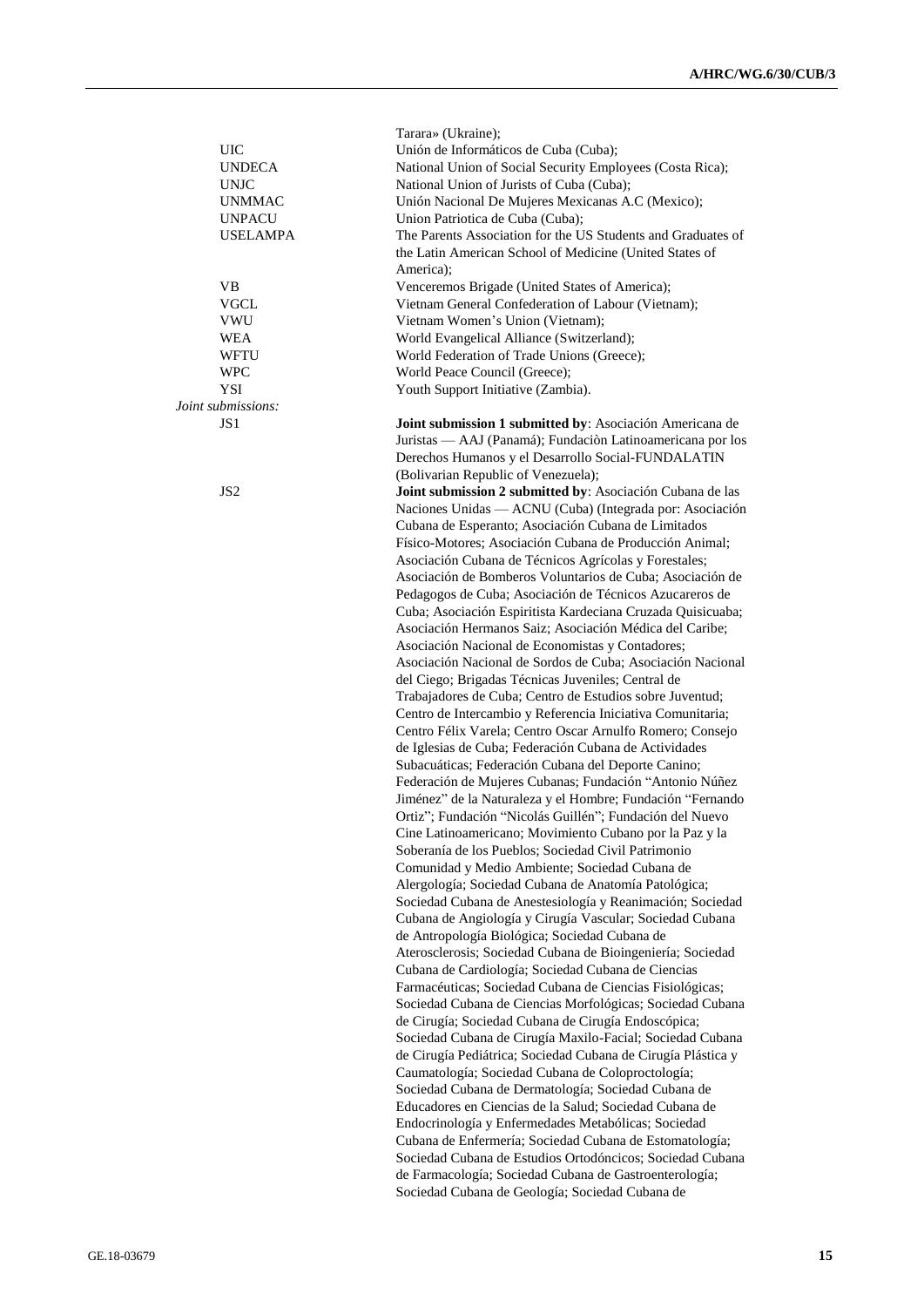Gerontología; Sociedad Cubana de Hematología; Sociedad Cubana de Higiene y Epidemiología; Sociedad Cubana de Historia de la Medicina; Sociedad Cubana de Imagenología; Sociedad Cubana de Informática Médica; Sociedad Cubana de Inmunología; Sociedad Cubana de Investigaciones Filosóficas; Sociedad Cubana de Medicina Bioenergética y Naturalista; Sociedad Cubana de Medicina Familiar; Sociedad Cubana de Medicina Física y Rehabilitación; Sociedad Cubana de Medicina Intensiva y de Emergencia; Sociedad Cubana de Medicina Interna; Sociedad Cubana de Medicina Legal; Sociedad Cubana de Microbiología y Parasitología; Sociedad Cubana de Nefrología; Sociedad Cubana de Neumología; Sociedad Cubana de Neurociencias; Sociedad Cubana de Neurología y Neurocirugía; Sociedad Cubana de Nutrición Clínica; Sociedad Cubana de Obstetricia y Ginecología; Sociedad Cubana de Oftalmología; Sociedad Cubana de Oncología y Radiobiología; Sociedad Cubana de Ortopedia y Traumatología; Sociedad Cubana de Otorrinolaringología; Sociedad Cubana de Patología Clínica; Sociedad Cubana de Pediatría; Sociedad Cubana de Periodontología; Sociedad Cubana de Prótesis Estomatológica; Sociedad Cubana de Psicología de la Salud; Sociedad Cubana de Psiquiatría; Sociedad Cubana de Reumatología; Sociedad Cubana de Salud Pública; Sociedad Cubana de Sociedad Cubana de Retinosis Pigmentaria; Sociedad Cubana de Toxicología; Sociedad Cubana de Trabajadores Sociales de la Salud; Sociedad Cubana de Urología; Sociedad Cubana para el Estudio Multidisciplinario de la Sexualidad; Sociedad Cubana para la Promoción de las Fuentes Renovables de Energía y el respeto ambiental — CUBASOLAR; Sociedad Cultural José Martí; Sociedad Económica Amigos del País; Sociedad Meteorológica de Cuba; Sociedad Nacional de la Cruz Roja Cubana; Unión Árabe de Cuba; Unión de Escritores y Artistas de Cuba; Unión de Periodistas de Cuba; Unión Nacional de Arquitectos e Ingenieros de la Construcción de Cuba); JS3 **Joint submission 3 submitted by**: Asociación Cubana de Producción Animal — ACPA (Integrada por: Sociedad Cubana de Lechería; Sociedad Cubana de Criadores de Ganado de Carne y Doble Propósito; Sociedad Cubana de Criadores de Búfalos; Sociedad Cubana de Amigos de los Équidos; Sociedad Cubana de Caprinocultores; Sociedad Cubana de Ovinocultores; Sociedad Cubana de Cunicultores y Cuycultores; Sociedad Cubana de Apicultores; Sociedad Cubana de Porcinocultores; Sociedad Cubana de Vaqueros de Rodeo; Sociedad Cubana de Acuacultura; Sociedad Cubana de Producción y Utilización de Pastos; Sociedad Cubana de Avicultores); JS4 **Joint submission 4 submitted by**: The Advocates for Human Rights (United States of America); World Coalition Against Death Penalty (France); JS5 **Joint submission 5 submitted by**: Alianza Manos (Integrada por: Arco Iris Libre de Cuba; Red Trans Fantasia; Universitarios Diversos — Universos); JS6 **Joint submission 6 submitted by**: Servicio Internacional Cristiano De Solidaridad Con Los Pueblos De América Latina, Mons. Romero — SICSAL (El Salvador); Iglesia Luterana Salvadoreña-ILS (El Salvador); La Coordinación Ecuménica De La Iglesia De Las Y Los Pobres De El Salvador — CEIPES (El Salvador); Fundación Hermano Mercedes Ruiz — FUNDAHMER (El Salvador); Asociación Apostólica Por La Vida Y La Paz — ASAVIPAZ (El Salvador); Iglesia Episcopal Anglicana De El Salvador-IAES (El Salvador); JS7 **Joint submission 7 submitted by**: Centro para la Apertura y

**16** GE.18-03679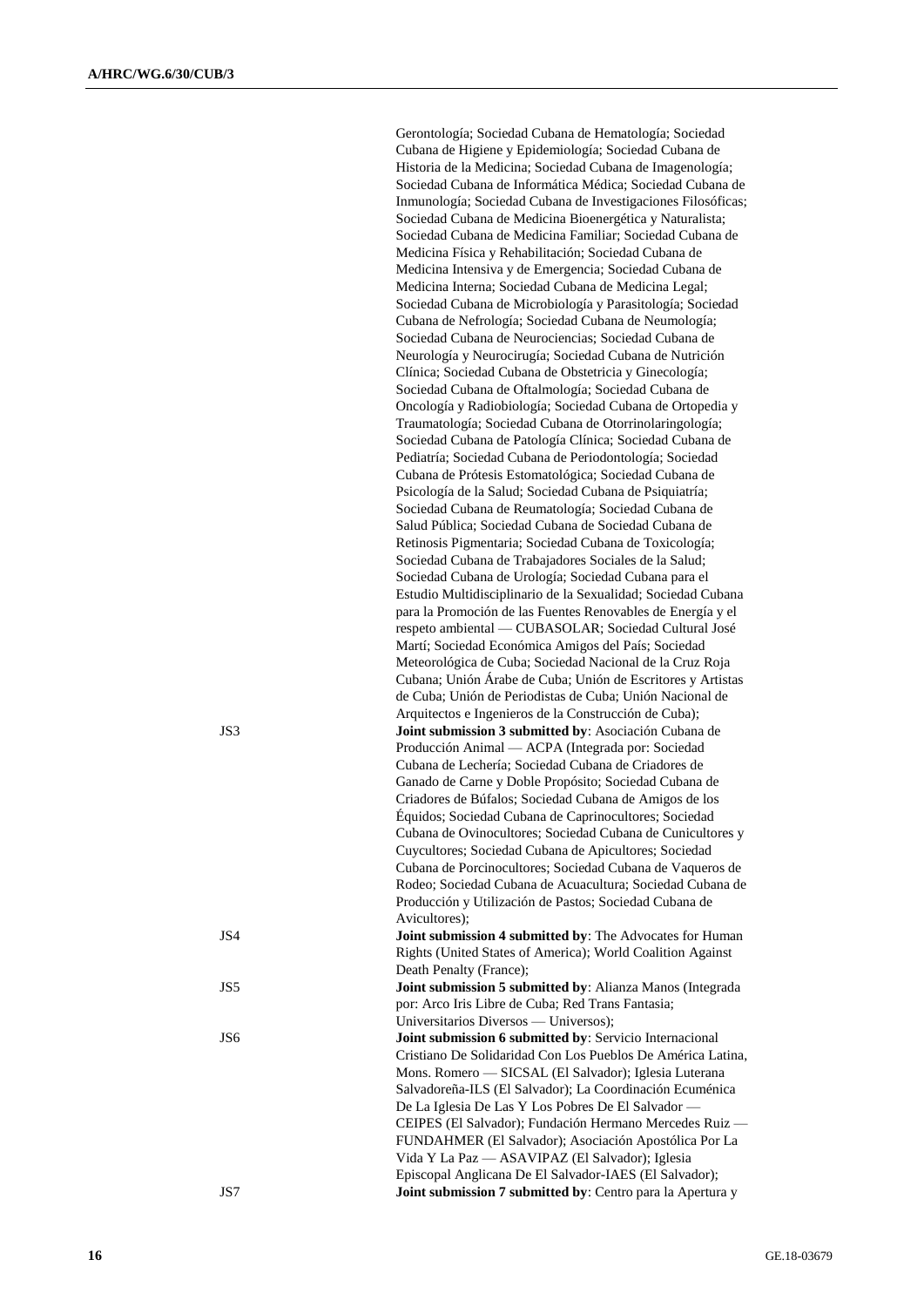|             | el Desarrollo de América Latina — CADAL (Argentina),<br>Fundación para los Derechos Humanos en Cuba (United<br>States of America);                                                                                                                                                                                                      |
|-------------|-----------------------------------------------------------------------------------------------------------------------------------------------------------------------------------------------------------------------------------------------------------------------------------------------------------------------------------------|
| JS8         | Joint submission 8 submitted by: Centro de Estudios Sobre<br>la Juventud — CESJ (Cuba); Federación de Estudiantes de la<br>Enseñanza Media — FEEM (Cuba); Federación Estudiantil<br>Universitaria — FEU (Cuba); Brigada de Instructores de Arte<br>-BIA (Cuba); Brigadas Técnicas Juveniles - BTJ (Cuba);                               |
| JS9         | Asociación "Hermanos Saíz" — AHS (Cuba); Movimiento<br>Juvenil Martiano - MJM (Cuba);<br>Joint submission 9 submitted by: Cuba Archive / Free<br>Society Project (United States of America); Cubalex (United                                                                                                                            |
|             | States of America); The Human Rights Foundation Center for<br>Law and Democracy (United States of America);                                                                                                                                                                                                                             |
| <b>JS10</b> | Joint submission 10 submitted by: Cubalex (United States of<br>America); Instituto Cubano por la Libertad de Expresión y<br>Prensa — ICLEP (United States of America); Centro para la                                                                                                                                                   |
|             | Apertura y el Desarrollo de América Latina - CADAL<br>(Argentina); Cuba Archive/Free Society Project, Inc. (United<br>States of America);                                                                                                                                                                                               |
| <b>JS11</b> | Joint submission 11 submitted by: International Association<br>Against Torture - IAAT-AICT (United States of America);<br>December 12th Movement International Secretariat (United<br>States of America);                                                                                                                               |
| <b>JS12</b> | Joint submission 12 submitted by: Movimiento Dignidad<br>(Cuba); Cubalex (United States of America); Fundación para<br>los Derechos Humanos en Cuba (United States of America);                                                                                                                                                         |
| <b>JS13</b> | Joint submission 13 submitted by: Fundación para los<br>Derechos Humanos en Cuba (United States of America);<br>Centro para la Apertura y el Desarrollo de América Latina -<br>CADAL (Argentina); Foro Antitotalitario Unido - FANTU                                                                                                    |
| JS14        | (Cuba);<br>Joint submission 14 submitted by: Red Latinoamericana y                                                                                                                                                                                                                                                                      |
|             | del Caribe para la Democracia - REDLAD; Centro de<br>Estudios para el Desarrollo Local — CEDEL (Cuba);<br>Fundación para los Derechos Humanos en Cuba (United<br>States of America); Asociación Sindical Cubana - ASC; Eye<br>on Cuba (Cuba); Juventud Activa Cuba Unida - JACU<br>(Cuba); Freedom House FH (United States of America); |
| <b>JS15</b> | Joint submission 15 submitted by: Jose Marti Cultural<br>Association (Greece); Hasta La Victoria Siempre (Greece);<br>Red Solida@ria Griega (Greece); Kalamata Greek-Cuban<br>Friendship Society (Greece); Association for the                                                                                                          |
|             | Advancement of Marxist Thought - Yannis Kordatos<br>(Greece); Diethnes Vima / International Forum (Greece);                                                                                                                                                                                                                             |
| <b>JS16</b> | Joint submission 16 submitted by: Cubalex (United States of<br>America); Fundación para los Derechos Humanos en Cuba<br>(United States of America);                                                                                                                                                                                     |
| <b>JS17</b> | Joint submission 17 submitted by: Robert F. Kennedy<br>Human Rights (United States of America); Cubalex (United                                                                                                                                                                                                                         |
| <b>JS18</b> | States of America);<br>Joint submission 18 submitted by: Unión Nacional de<br>Arquitectos e Ingenieros de la construcción (Cuba) (Integrada                                                                                                                                                                                             |
|             | por: Sociedad de Arquitectura; Sociedad de Ingeniería Civil;<br>Sociedad de Ingeniería Hidráulica; Sociedad de Ingenierías<br>Mecánica, Eléctrica e Industrial aplicadas a la Construcción;<br>Sociedad de Ingenierías de las Geociencias y Química                                                                                     |
| <b>JS19</b> | aplicadas a la Construcción);<br>Joint submission 19 submitted by: CIVICUS - World<br>Alliance for Citizen Participation (South Africa); Cuban<br>Commission on Human Rights and National Reconciliation -                                                                                                                              |
| <b>JS20</b> | CCDHRN (Cuba);<br>Joint submission 20 submitted by: Foro por los Derechos y                                                                                                                                                                                                                                                             |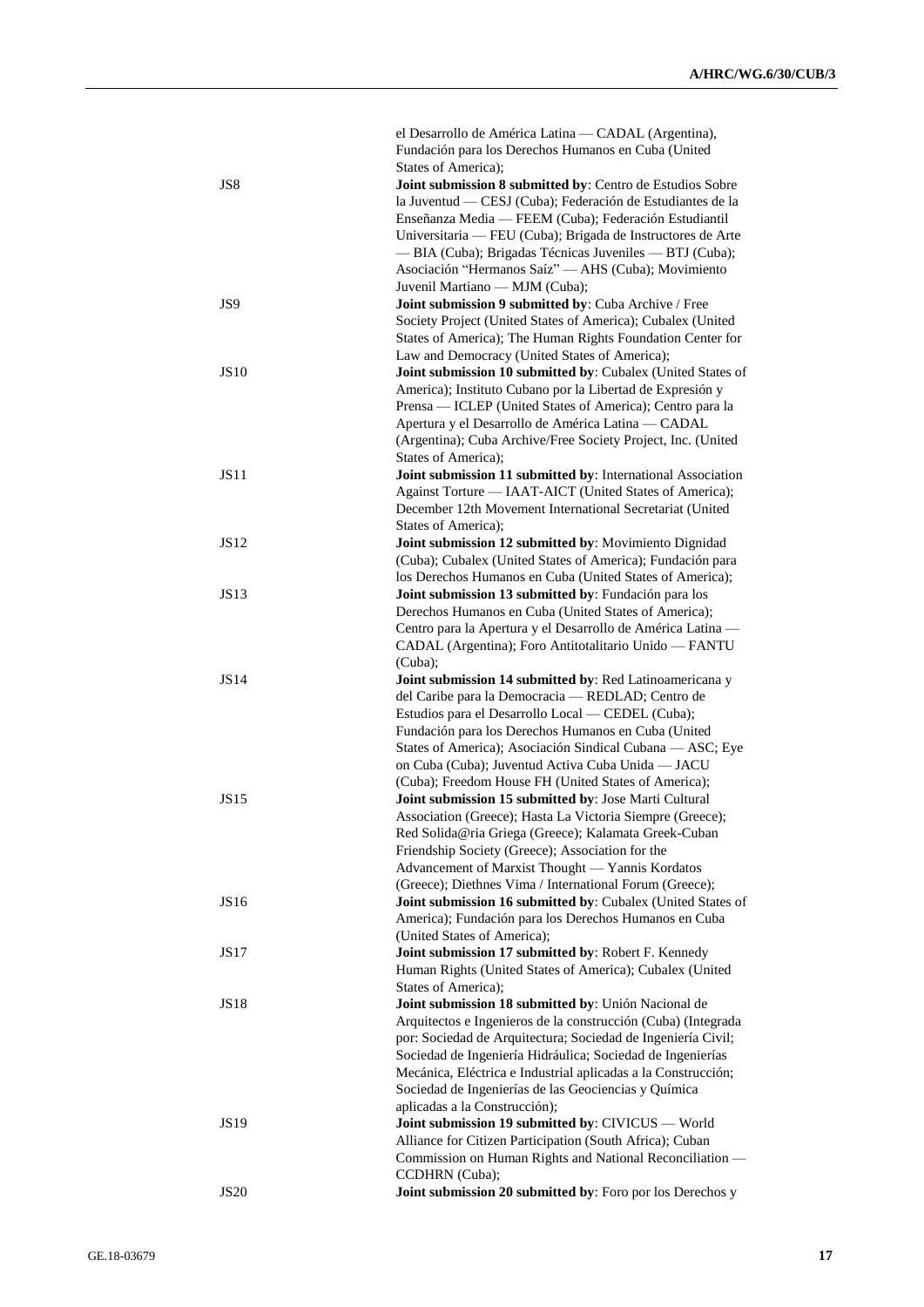Libertades (Cuba) (Integrado por: Estado de Sats; Damas de Blanco; Asociación de presos y expresos políticos); JS21 **Joint submission 21 submitted by**: Corriente Martiana (Cuba); Instituto Patmos (Cuba); Centro de Cultura y Democracia (Cuba); Asociaciòn Pro Libertad de Prensa (Cuba); Fundaciòn Cubana por los Derechos LGBTI (Cuba); Movimiento Cubano Reflexión — MCR (Cuba); Agencia de Prensa Libre Avileña — APLA (Cuba); Federaciòn Latinoamericana de Mujeres Rurales — FLAMUR (Cuba); Alianza Democràtica Piñarena Vueltabajo por Cuba (Cuba); Asociaciòn Sindical Independiente de Cuba — ASIC (Cuba).

*Regional intergovernmental organization(s):*

- IACHR Comisiòn Interamericana de Derechos Humanos (United States of America). <sup>2</sup> For relevant recommendations, see A/HRC/24/16, paras. 170.1-170.7, 170.9-170.14, 170.98, 170.99, 170.101–170.113, and 170.141.
- See ACFS-WAB, p. 2; ACRG, p. 1; AELAM, p. 4; AFC, p. 2; AIPSO, p. 4, ALC, p. 3; ANEC, p. 2; APJM, p. 4; ASALJM, p. 2; BOMOF, p. 3; BSFC, p. 2; CAMICUBA, p. 5; CCN, p. 4; CETIM, p. 4; CMEPH, p. 2; CNDH-RD, p. 4; COLABE, p. 2; CPC, paras. 11 and 13; CSGI, p. 7, FENSUAGRO, para. 2; FRICUZ, para. 4; FSR, p. 2; FU, para. 3; LADH, p. 9; LAT, p. 1, LWU, para. 6, MADRES, p. 2, MDMulheres, p. 5; MEASZ, p. 4; MSU World Leaders, p. 2; NCFA, p. 2; OCLAE, p. 3; OWTU, p. 1; POGO, p. 5; PROCULTUR, p. 2; SFB, p. 5; and WFTU, p. 5.
- <sup>4</sup> See CNDH-RD, p. 5. See also JS10, p. 9; CJS, p. 4 and NCFA, p. 3.
- <sup>5</sup> See JS10, p. 9. See also JS9, para. 54.
- <sup>6</sup> See JS5, p. 12; JS7, p. 7; JS10, p. 9; JS14, p. 9; JS20, p. 12; JS21, para. 106; AI, p. 6; CETIM, p. 4; CMEPU, p. 3; CRD, p. 9; CSW, p. 1; Eye on Cuba, p. 8; MCR, p. 4; MDB, p. 4; and OCDH, p. 5. See also JS4, p. 3; JS9, para. 52; JS19, p. 13; APLP, p. 11; CADAL, p. 4; CONEG, p. 2; and PHILCUBA, p. 1.
- <sup>7</sup> See JS7, p. 7; JS9, para. 51; JS10, p. 9; JS14, p. 9; and MCFA, p. 3.
- <sup>8</sup> See CUT, p. 3. See also CNDH-RD, p. 4; COLABE, p. 2; CPC, para. 12; and FS, paras. 6–7.
- <sup>9</sup> See CSW, p. 1.
- <sup>10</sup> See JS5, p. 12. See also JS10, p. 9.
- <sup>11</sup> See JS2, p. 2; JS6, p. 2; AAUC, p. 1; ACFS-M, p. 2; ACRG, p. 1; AELAM, p. 4; AIPSO, p. 4; ALC, p. 3; ANDES 21 de junio, p. 5; APJM, p. 4; ASALJM, p. 1; ASC/VSC, p. 5; ASOFAMD, p. 3; BSFC, p. 2; CAMICUBA, p. 4; CEG, p. 1; CMEPH, p. 2; COLABE, p. 3; COSATU, paras. 38 and 48; CPC, paras. 12 and 14; CSHRS, para. 2; FENSUAGRO, para. 4; FRICUZ, para. 9; FSR, p. 2; HCAFS, para. 4; LADH, p. 8; MADRES, p. 2; MDMulheres, pp. 3 and 5; MEASZ, p. 4; MSV, p. 3; NCFA, p. 2; NUNW, p. 4; OWTU, p. 2; PAM, p. 2; PROCULTUR, p. 2; SFB, p. 5; SFKC, p. 1; UNDECA, p. 2; WFTU, p. 5; and WPC, p. 5.
- <sup>12</sup> See JS2, p. 2. See also CNDH-RD, p. 4; and FU, para. 3.
- <sup>13</sup> A/HRC/24/16, para. 170.107 (Austria, Spain, Hungary, Montenegro); and para. 170.110 (France).
- <sup>14</sup> AI, pp. 2 and 3. See also JS10, pp. 1, 4–5; and JS20, p. 11.
- <sup>15</sup> See JS5, p. 12; JS7, p. 7; JS9, paras. 57–61; JS10, p. 9; JS14, p. 9; JS19, p. 17; AI, p. 6; CADAL, p. 4; CRD, pp. 9 and 11; and CSW, p. 2.
- <sup>16</sup> For relevant recommendations, see A/HRC/24/16, paras. 170.15–170.23, 170.26–170.33, 170.37, 170.41, 170.47, 170.50–170.52, 170.62, and 170.87.
- <sup>17</sup> See JS2, p. 3; AACC, p. 2; ACFS-M, p. 1; ACFS-WAB, p. 1; ACWF, p. 1; AELAM, pp. 4–5; AHCAS, p. 2; ALC, p. 3; ANCI, p. 1; APEGECEA, p. 3; ASC/VSC, p. 5; AVACJM, p. 3; AvhG, p. 1; BOMOF, p. 1; BSFC, p. 2; CAMICUBA, p. 4; and UNJC, p. 1.
- <sup>18</sup> See JS6, p. 2; AELAM, p. 5; AFEP, p. 3; AIPSO, p. 3; ALC, p. 2; ANDES 21 de junio, pp. 4–5; APJM, p. 4; ASC/VSC, p. 2; ASOFAMD, p. 2; CAMICUBA, pp. 3–4; CEBRAPAZ, p. 1; CEG, p. 1; CMEPH, p. 2; CPDH, p. 2; FENSUAGRO, paras. 14–15; FLM, p. 1; FRICUZ, para. 28; Fundación Guayasamín, p. 2; HOLA, p. 4; JRDC, para. 1; LADH, p. 7; Mandate, p. 2; MDMulheres, p. 5; MEASZ, p. 3; MINGA, p. 5; MSU World Leaders, p. 2; PROCULTUR, p. 5; SFB, p. 4; SLNCSC, p. 4; and WPC, p. 4. See also JS2, p. 3.
- <sup>19</sup> See OCDH, p. 1. See also JS10, p. 2; JS20, p. 1; APLP, p. 8; CJS, p. 2; and Cubalex, p. 1.
- <sup>20</sup> See Cubalex, p. 1. See also JS14, p. 8; and Eye on Cuba, p. 4.
- <sup>21</sup> See JS21, para. 75. See also JS9, para. 8; JS10, p. 10; CJS, p. 4; and CRD, pp. 3 and 9.
- <sup>22</sup> See COLABE, p. 7. See also JS2, p. 4.
- <sup>23</sup> See AIPSO, p. 3; ALC, p. 30; APJM, p. 4; ASOFAMD, p. 2; CAMICUBA, p. 4; CEG, p. 1; CPDH, p. 2; FENSUAGRO, para. 18; LADH, p. 8; MEASZ, p. 4; MSU World Leaders, p. 2; NUNW, p. 4; PROCULTUR, p. 1; SFB, p. 4; UNJC, p. 2; WFTU, p. 4; and WPC, p. 4. See also AFEP, p. 3.
- <sup>24</sup> See JS20, p. 1; and JS21, para. 67. See also JS10, p. 2 and 3.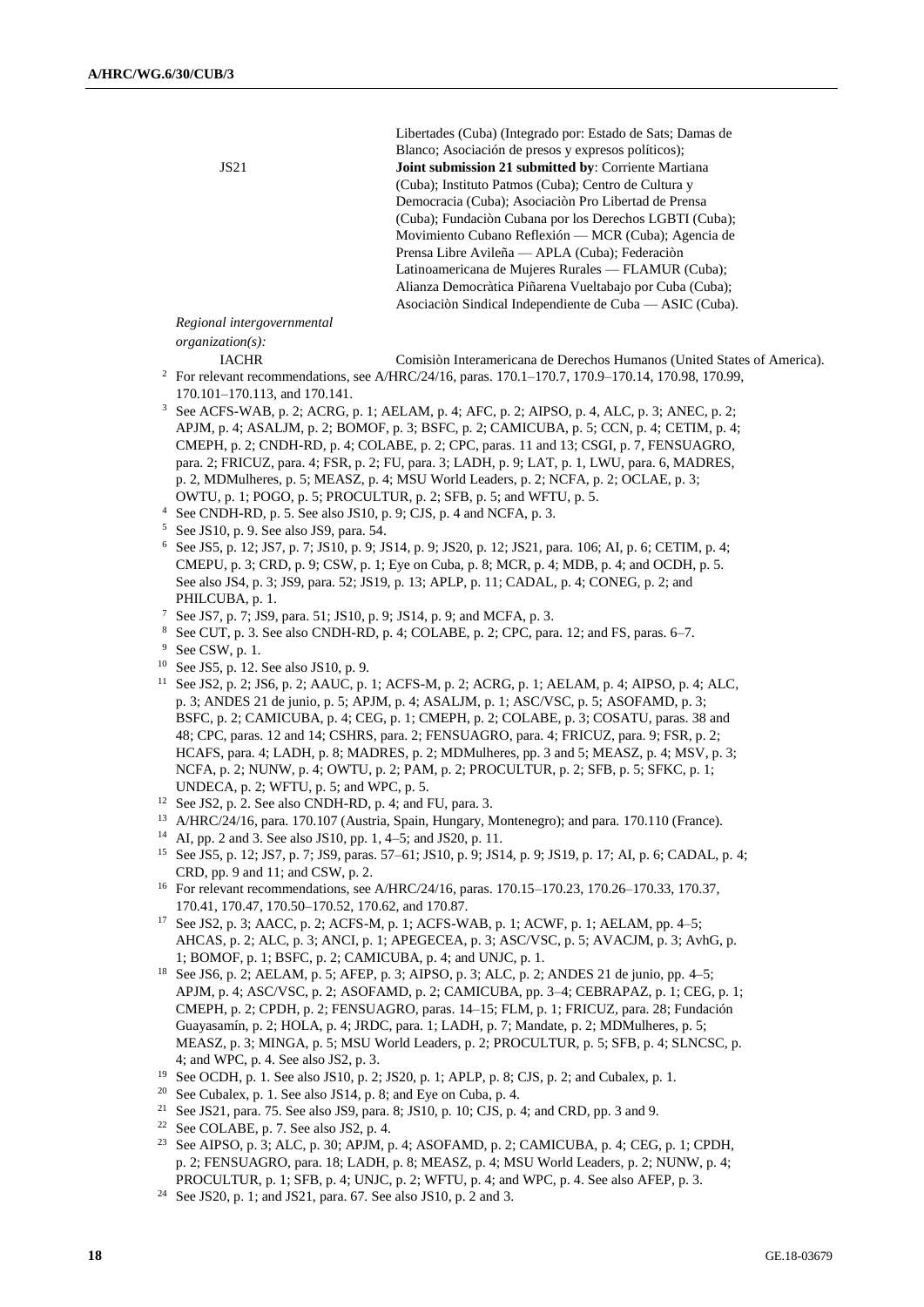- <sup>25</sup> See JS7, p. 7; JS9, para. 63; JS10, p. 10; CJS, p. 4; Cubalex, p. 1; and OCDH, p. 5. See also JS14, p. 11; AI, p. 1; and APLP, p. 6.
- <sup>26</sup> See CSHRS, para. 2; COSATU, para. 21; ANDES 21 de junio, p. 5; BOMOF, p. 1; MINGA, p. 3; NCFA, p. 2; and OWTU, p. 2.

- <sup>28</sup> See JS10, p. 10. See also JS7, p. 8; JS14, pp. 10–11; JS19, p. 17; and OCDH, p. 5.<br><sup>29</sup> For relevant recommendations, see A/HBC/24/16, pares 170, 114, 170, 115, 170, 11
- <sup>29</sup> For relevant recommendations, see A/HRC/24/16, paras.170.114, 170.115, 170.119, and 170.130– 170.133.
- $30$  See UNJC, p. 3. See also ANSOC, p. 3; AVACJM p. 3; BOMOF, p. 2; CAPSDH, p. 1; CYCI, p. 2; NCCLP, p. 2; RATB, p. 4; and YSI, p. 2.
- <sup>31</sup> See ACFS-WAB, p. 2; ACTJGG, p. 1; ACLIFM, pp. 1–5; ACWF, p. 1; AFC, p. 2; AFEP, p. 1; AHCAS, p. 2; AIPSO, p. 4; ALC, p. 3; AVACJM, p. 3; BOMOF, p. 2; BSFC, p. 3; CAPSDH, pp. 1– 3; Caribcouncil, p. 1; CMMLK, p. 3; CNSRALNS, p. 3; COAR, p. 2; CPC para. 9; CSC, p. 7; CSHRS, para. 9; ECDD, p. 2; EEDDA, p. 3; FLM, p. 1; ILA ACR, p. 4; GCC, pp. 6; IAC, p. 4; JUST, p. 3; OWTU, p. 2; PCJ, p. 3; Reflektum, p. 1; SUECOCUBANA, p. 7; VB, p. 2; YSI, p. 2; and OWTU, p. 2. See also AAM, p. 3; BSFC, p. 2; CCN, pp. 2–3; CMEPH, p. 3; and NEHAWU, p. 2.
- <sup>32</sup> See YSI, p. 2. See also CAPSDH, p. 1.
- <sup>33</sup> See CIR, pp. 2–3 and 7. See also CONEG, p. 2; CRD, p. 3; and IACHR, p. 14.
- <sup>34</sup> See CIR, p. 8. See also CONEG, p. 4; and CAPSDH, pp. 2 and 3.
- <sup>35</sup> See CONEG, p. 4.
- <sup>36</sup> See JS5, pp. 3–4, 9, 10, 12 and 13. See also DCF, p. 1; LIFS, p. 1; OWTU, p. 2; Reflektum, pp. 1–2; VB, p. 2 and YSI, p. 2.
- <sup>37</sup> For relevant recommendations, see A/HRC/24/16, paras. 170.36, 170.38–170.40, 170.42–170.46, 170.53, 170.59, 170.60, 170.64–170.86, 170.100, 170.147, 170.206, 170.208, 170.213, 170.214, 170.216, and 170.220.
- <sup>38</sup> See JS2, p. 10; JS3, p. 4; ACFS-WAB, p. 3; ASLGC, p. 3; CFV, pp. 1–7; Cuba Va, p. 1; Euskadi Cuba, p. 2; FANJ, pp. 2–3; FRICUZ, para. 27; KCFS, para. 15; mediCuba-Suisse, p. 1; MSV, p. 3; OEKG, p. 4; PHILCUBA, p. 2; Spartacus Säätiö, p. 1; SUECOCUBANA, p. 5; and UNJC, p. 5.
- <sup>39</sup> See JS2, p. 8; JS6, p. 4; JS11, paras. 2–4; JS15, p. 2; AACC, p. 3; AACG, p. 1; AASCuba, p. 7; ACFS-M, p. 2; ACFS-S, p. 1; ACFS-WAB, pp. 1–3; ACRG, p. 2; ACTJGG, pp. 1–2; AELAM, pp. 3–4; AFC, p. 3; AFEP, p. 4; AHCAS, pp. 3–4; AIASP p. 5; AIPSO, p. 3; AJMS, p. 3; ALC, p. 3; ALGES, pp. 3–4; ANDES 21 de junio, p. 3; APEGECEA, p. 4; APJM, p. 4; ASC/VSC, p. 5; AUTISMO DURANGO A.C., p. 1; AVACJM, p. 5; AvhG, p. 1; BOMOF, pp. 3–4; CACSH, pp. 1 and 2; CAPSDH, p. 3; Caribcouncil, p. 1; CEBRAPAZ, p. 3; CETIM, p. 3; CGTP, p. 1; CNC, p. 8; CNDH-RD, p. 5; CNSRALNS, p. 3; COLABE, p. 3; COSATU, paras. 22–25; CPC, para. 17; CPPC, pp. 1–2; CSGI, p. 7; CSHRS, para. 15; Cuba Coopération, p. 4; Cuba Va, p. 1; Cubanismo, p. 1; DCF, p. 1; DLAVOE, p. 2; EEDDA, pp. 3–4; EEDYE, pp. 2–3; Euskadi Cuba, p. 2; FENSUAGRO, para. 1; FGU, paras. 2–3; FOCUS-SA, p. 7; FRICUZ, para. 3; FS, paras. 30–37; FSR, p. 2; FU, paras. 6–7; Fundación Guayasamín, p. 6; GECU, p. 1; HOLA, p. 6; IFCO/Pastors for Peace, p. 1; JRDC, paras. 4 and 15–21; KCFS, paras. 9–10; KOTA, paras. 4–13; KZF, p. 4; LADH, pp. 1–2 and 9; LFLF, paras. 2–8; MADRES, p. 3; MSU World Leaders, p. 2; NCFA, p. 2; NwC, p. 1; OCLAE, p. 2; OEKG, p. 4; OGE, pp. 1 and 2; OSPAAAL, pp. 3–5; OWTU, pp. 1 and 4; PACO, p. 3 and 4; Patria y Cultura, p. 4; PCDA, pp. 1–2; PCJ, pp. 6–7; PFOM, pp. 2 and 3; PHILCUBA, p. 2; POGO, p. 6; RATB, p. 5; Reflektum, p. 2; SCCA, pp. 1–2; SCKP, pp. 2 and 3; SEI RFG, p. 2; SFB, p. 5; SUECOCUBANA, p. 5; SVGCFS, pp. 2–4; TUJOP, p. 1; and USELAMPA pp. 2–4.
- <sup>40</sup> See ASC/VSC, p. 6; CEBRAPAZ, pp. 3–4; COAR, p. 6; CPDH, p. 3; KCFS, para. 11; NCFA, p. 2; and Patria y Cultura, p. 5.
- <sup>41</sup> See JS2, p. 3.
- <sup>42</sup> See JS11, para. 5; AACC, p. 3; AACG, p. 2; AAM, p. 2; AAUC, p. 1; ACFS-M, p. 2; ACFS-WAB, p. 1; AIASP, p. 5; AIPSO, p. 1; AJMS, p. 2; ALC, p. 3; ANCI, p. 4; ANDES 21 de junio, p. 5; ANSOC, p. 4; APEGECEA, p .6; ASC/VSC, p. 6; AVACJM, p. 3; BOMOF, pp. 4–5; Caribcouncil, p. 2; CCN, p. 4; CEBRAPAZ, p. 3; CETIM, pp. 1 and 2; CMEPH, p. 2; CNDH-RD, p. 2; COAR, p. 6; CIERIC, p. 2; COLABE, p. 3; COSATU, para. 30; CPC, para. 8; Cuba Coopération, p. 4; Cuba Va, p. 1; EEDDA, pp. 2 and 4; EEDYE, p. 3; FENSUAGRO, para. 5; FMC, p. 4; FRICUZ, para. 8; FU, para. 4; Fundación Guayasamín, p. 7; HCAFS, paras. 14–17; JUST, p. 2; KCFS, para. 12; LADH, p. 8; LAT, p. 2; MDMulheres, pp. 3 and 5; MEASZ, p. 4; MOVPAZ, p. 1; MSU World Leaders, p. 3; NCCLP, pp. 4–5; NCFA, p. 3; NUNW, p. 4; NwC, p. 1; OCLAE, p. 3; OEKG, p. 4; OGE, p. 3; OSPAAAL, p. 2; PACO, p. 5; PAM, p. 1; Patria y Cultura, p. 3; Paz y Trabajo Digno, p. 3; PCDA, p. 2; PHILCUBA, p. 3; PROCULTUR, p. 5; SEI RFG, p. 2; SFB, p. 5; SFKC, p. 1; SLNCSC, p. 3; SODEPAZ, p. 1; SUECOCUBANA, p. 2; SVGCFS, pp. 1–2; UIC, p. 2; WFTU, p. 5; and WPC, p. 5. See also JS6, p. 2; ACFS-S, p.1; ACURE, p. 4; AFC p. 3; AHCAS, p. 4; ALJT, p. 2; APC, p. 1; ASALJM, p. 1; AUTISMO DURANGO, A.C., p. 1; AvhG, p. 1; CACSH, p. 1; CGTP, p. 1; CPCES, p. 4; CPPC, p. 2; CSC, p. 4; CSGI, p. 5; CTC, p. 1; DCF, p. 1; Euskadi Cuba, pp. 1 and 3; FGU, para.

<sup>&</sup>lt;sup>27</sup> See JS19, p. 18.<br><sup>28</sup> See JS10 p. 10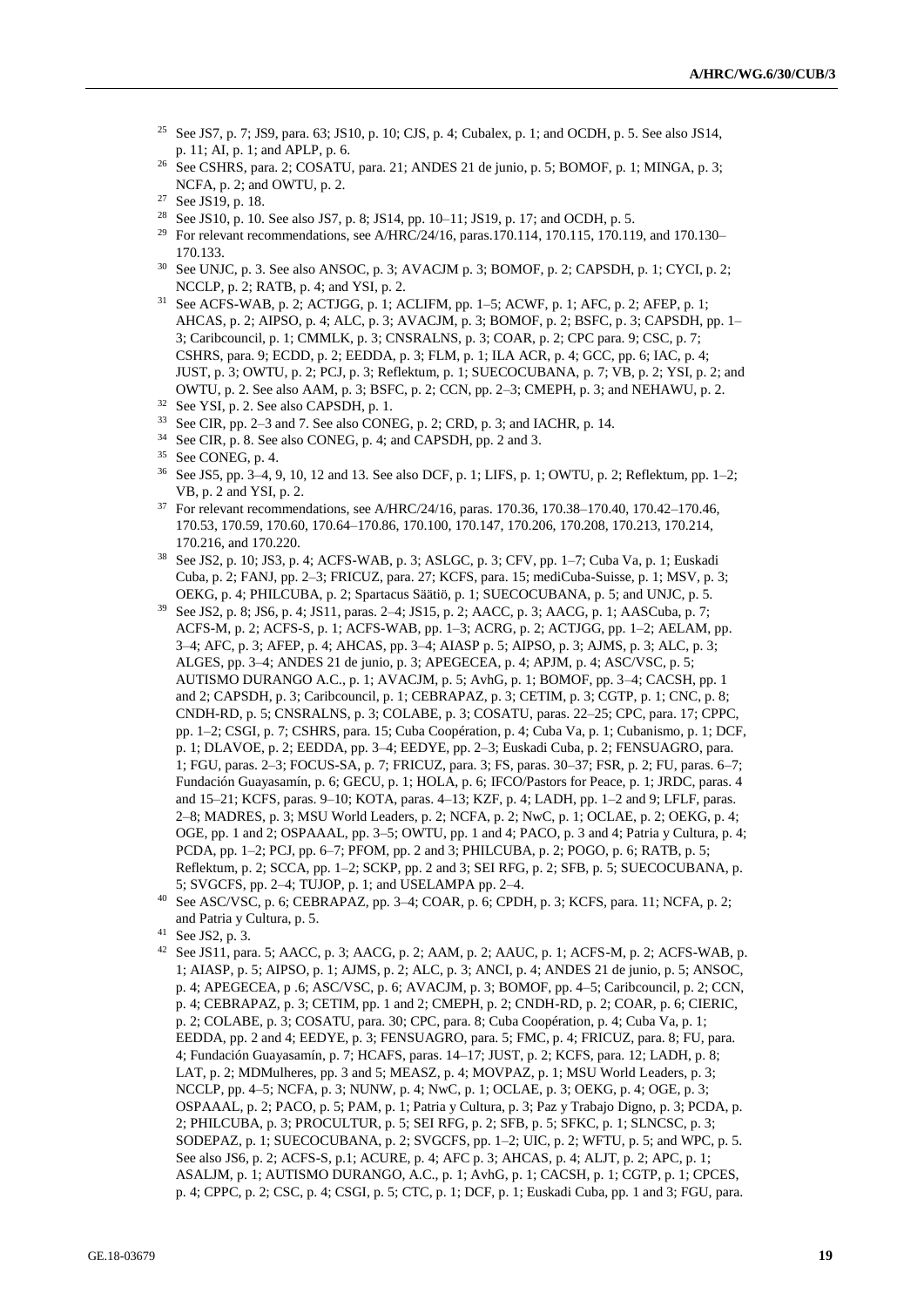7; FOCUS-SA, pp. 3 and 5; FS, para. 3; GHP, paras. 7 and 11; IAC, p. 1; IFCO/Pastors for Peace, p. 1; JRDC, paras. 1 and 12; MADRES, p. 1; Mandate, p. 2; MINGA, p. 5; MSV, p. 3; OWTU, p. 3; SET, p. 3; and UNDECA, pp. 1–2.

- <sup>43</sup> See AJMS, p. 2; BOMOF, p. 5; CETIM, p. 1; COSATU, para. 35; JUST, p. 2; Paz y Trabajo Digno, p. 3; PHILCUBA, p. 3; SLNCSC, p. 3; and SUECOCUBANA, p. 2. See also HOLA, p. 7; NwC, p. 1; and SCCA, pp. 1–2.
- <sup>44</sup> See Caribcouncil, p. 2; NwC, p. 1; PCJ, p. 2; and VGCL, p. 3.
- <sup>45</sup> For relevant recommendations, see A/HRC/24/16, paras. 170.48, 170.61, 170.124, 170.129, 170.134– 170.137, 170.140, 170.143–170.146, 170.149–170.151, 170.159, 170.163–170.165, and 170.175.
- <sup>46</sup> See JS4, p. 1; JS14, p. 3; AFC, p. 2; AIPSO, p. 5; ALC, p. 4; APJM, p. 6; ASALJM, p. 2; BOMOF, p. 2; CAMICUBA, p. 6; CEG, p. 3; CNSRALNS, p. 3; FENSUAGRO, paras. 25–26; FRICUZ, para. 10; MDMulheres, p. 7; MEASZ, p. 5–6; NUNW, p. 6; PHILCUBA, p. 3; PROCULTUR, p. 8; SFB, p. 7; SLNCSC, p. 2; and WFTU, p. 7. See also JS9, paras. 12–13; JS21, para. 29; ACRG, p. 2; ACURE, p. 3; AJMS, p. 2; CPC, para. 16; FS, para. 10; MINGA, p. 4; MITSO, p. 1; OEKG, p. 4; and PCJ, p. 5.
- <sup>47</sup> See JS4, p. 3; AI, p. 7; CNDH-RD, p. 5; CRD, p. 10; and PHILCUBA, p. 3.
- <sup>48</sup> See JS2, p. 4; ACURE, p. 3; AELAM, p. 4; ANDES 21 de junio, p. 4; APEGECEA, p. 4; CNC, p. 3; Fundación Guayasamín, p. 2; and NEHAWU, p. 2.
- <sup>49</sup> See CNDH-RD, p. 5. See also AAM, pp. 2–3; AELAM, p. 4; ANDES 21 de junio, p. 4; Euskadi Cuba, p. 2; mediCuba-Suisse, p. 2; and PCJ, p. 4.
- <sup>50</sup> See JS9, paras. 11, 19–23, 30, 33, 37 and 48.
- <sup>51</sup> See IACHR, p. 8.
- <sup>52</sup> See JS7, p. 4; JS9, para. 36; JS14, p. 7; CFFC, p. 3; MDB, pp. 3–4; OCDH, pp. 1–2; and UNPACU, p. 2.
- <sup>53</sup> See JS7, p. 4; See also JS9, para. 36; JS14, p. 8; and CFFC, p. 3.
- <sup>54</sup> See IACHR, pp. 12–13.
- 55 See CFFC, pp. 3 and 5. See also JS7, p. 4; CRD, p. 6; and OCDH, pp. 2 and 5.<br>56 A/HDC/24/16 pages 170, 114 (South Africa), 170, 115 (Peru), 170, 119 (Argenti
- <sup>56</sup> A/HRC/24/16 paras. 170.114 (South Africa), 170.115 (Peru), 170.119 (Argentina) y 170.130 (South Africa).
- <sup>57</sup> See JS12, p. 1. See also JS20, p. 6; CJS, p. 3; CRD, p. 10; and IACHR, p. 13.
- <sup>58</sup> See JS12, pp. 2–6. See also JS5, p. 4–5; JS9, para. 44; and AI, p. 4.
- <sup>59</sup> See ACFS-WAB, p. 2; ACURE, p. 3; AIPSO, p. 5; ALC, p. 5; APEGECEA, p. 5; APJM, p. 6; ASALJM, p. 2; ASC/VSC, p. 5; CAMICUBA, pp. 6–7; CCN, p. 3; CEG, p. 3; CMEPH, p. 3; CPDH, p. 3; CSHRS, para. 8; DCF, p. 2; FENSUAGRO, paras. 28–31; FRICUZ, paras. 47–50; Fundación Guayasamín, pp. 2–4; LADH, pp. 11–12; LAT, pp. 1–2; MDMulheres, p. 7; MEASZ, p. 6; MITSO, p. 1; NUNW, p. 7; Patria y Cultura, p. 4; PROCULTUR, p. 7; SFB, pp. 7–8; and WFTU, p. 7. See also AAC, p. 29.
- <sup>60</sup> See JS9, paras. 39, 40 and 42. See also JS13, pp. 1–6; JS16, pp. 1–2, 4–9; JS21, paras. 65–66; DDC, p. 1; and UNPACU, p. 1.
- $61$  See UNPACU, p. 1. See also AI, p. 3; DDC, p. 3; and MDB, p. 3.
- <sup>62</sup> See AI, p. 6. See also JS4, p. 2; JS9, paras. 43 and 55–56; JS13, p. 9; and JS16, p. 10.
- <sup>63</sup> See LADH, p. 12. See also CAMICUBA, p. 7; FENSUAGRO, para. 31; FRICUZ, para. 50; ALC, p. 5; MEASZ, p. 6; NUNW, p. 7; and SFB, p. 8.
- <sup>64</sup> See JS13, pp. 6 and 9. See also JS16, p. 10; and CRD, p. 4.
- <sup>65</sup> See JS5, pp. 6 and 14.
- <sup>66</sup> For relevant recommendations, see A/HRC/24/16, paras. 170.138, 170.153–170.162, and 170.283.
- $67$  See JS1, p. 6. See also MINGA, p. 3.
- <sup>68</sup> See CRD, p. 6. See also JS9, para. 9; JS20, p. 1; JS21, paras. 21–22; AI, p. 5; APLP, p. 7; CJIC, p. 5; Eye on Cuba, p. 5; IACHR, p. 13; and MCR, p. 1.
- <sup>69</sup> See AI, p. 4.
- <sup>70</sup> See CJIC, p. 5. See also JS10, pp. 1–2; APLP, p. 6; and CJS, p. 4.
- <sup>71</sup> See JS2, p. 4. See also JS1, p. 7; AACC, p. 2; ACURE, p. 3; APEGECEA, p. 5; OWTU, p. 2; PCJ, p. 4; and UNJC, p. 3.
- <sup>72</sup> See AFC, p. 2; AIPSO, pp. 3 and 4; ALC, pp. 2–3; APJM, p. 4; ASOFAMD, p. 2; CAMICUBA, p. 4; CNSRALNS, pp. 2–3; FENSUAGRO, paras. 16–17; FRICUZ, para. 5; HOLA, p. 4; LADH, pp. 7–8; MDMulheres, p. 5; MEASZ, pp. 3–4; NUNW, p. 4; PROCULTUR, p. 2; SFB, p. 4; WFTU, p. 4; and WPC, p. 4.
- <sup>73</sup> See AI, p. 5. See also JS14, p. 4; IACHR, p. 9; and UNPACU, p. 1.
- <sup>74</sup> See JS20, p. 13. See also CJIC, p. 5; and Eye on Cuba, p. 8.
- <sup>75</sup> See JS21, para. 80. See also JS19, p. 15; and JS20, p. 13.
- <sup>76</sup> See JS14, p. 4. See also JS12, p. 3; CJIC, p. 4; and CJS, p. 5.
- <sup>77</sup> See JS1, pp. 7 y 8.
- <sup>78</sup> For relevant recommendations, see A/HRC/24/16, paras. 170.62, 170.63, 170.139, 170.166–170.168, 170.170, 170.171, 170.173, 170.175, 170.176, 170.178–170.184, 170.186, 170.187, 170.189– 170.203, and 170.230.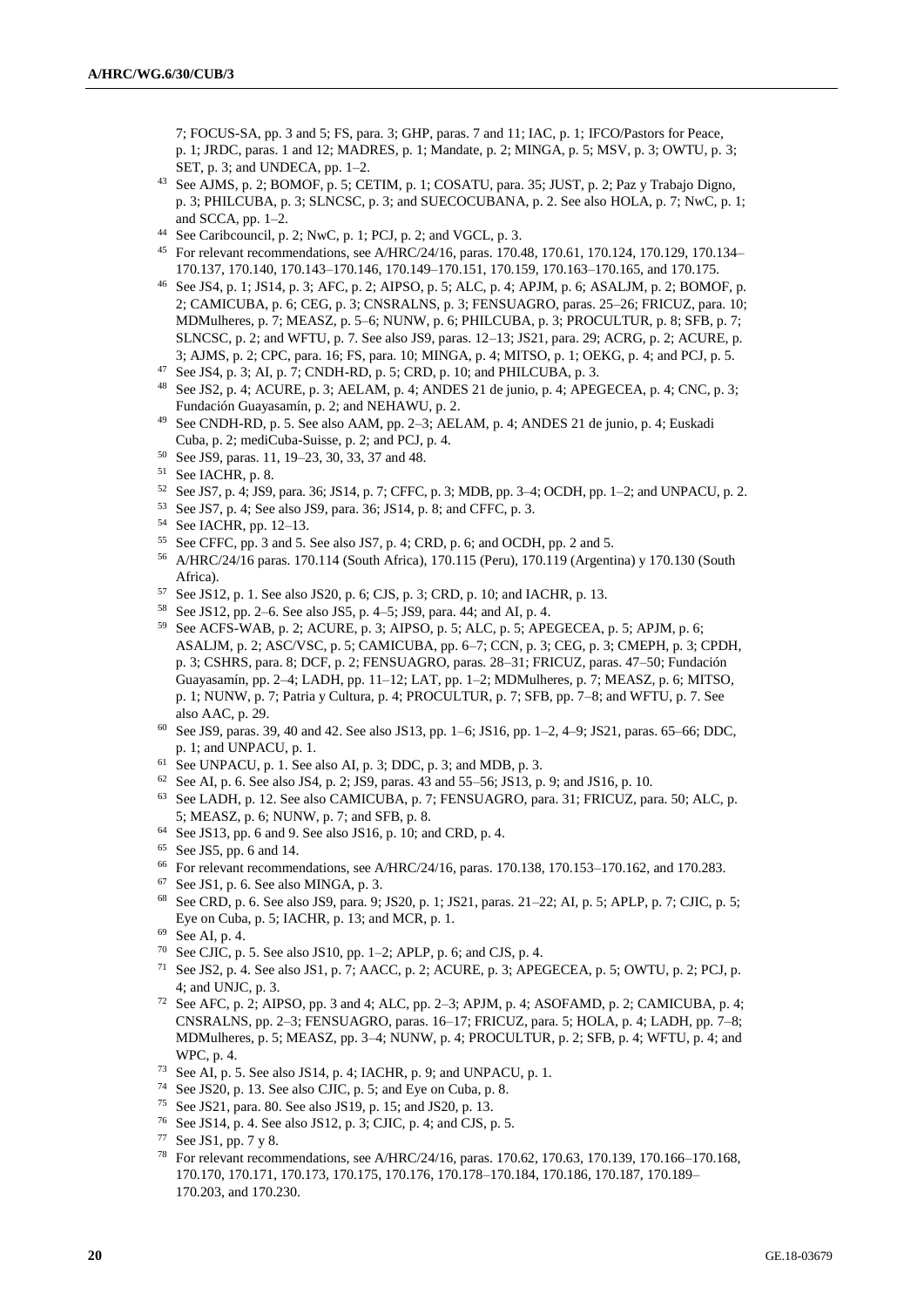- <sup>79</sup> See JS1, p. 4–5. See also AACC, p. 2; AIPSO, p. 4; ALC, p. 4; APJM, p. 5; CAMICUBA, p. 5; CYCI, p. 3; FENSUAGRO, para. 23; FRICUZ, para. 19; Fundación Guayasamín, p. 2; HOLA, p. 5; ILA ACR, p. 3; LADH, p. 9; MDMulheres, p. 6; MEASZ, p. 4; NUNW, p. 4; OCLAE, p. 2; OEKG, p. 4; PROCULTUR, p. 6; SFB, p. 6; UNDECA, p. 3; UNJC, p. 1; and WFTU, p. 6.
- <sup>80</sup> See APLP, p. 3. See also JS21, paras. 42–43; AI, p. 3; and MCR, p. 2.
- <sup>81</sup> See JS19, p. 9. See also JS14, p. 8; and APLP, p. 3.
- <sup>82</sup> See ACFS-WAB, p. 2; AIPSO, p. 4; AJMS, p. 2; ALC, p. 3; APJM, p. 5; ASALJM, p. 1; CEBRAPAZ, p. 2; CSHRS, para. 13; FENSUAGRO, para. 24; FRICUZ, para. 26; HOLA, p. 5; LADH, p. 8; MDMulheres, p. 6; MEASZ, p. 4; NUNW, p. 4; OWTU, p. 1; PROCULTUR, p. 5; SFB, p. 5; UIC, p. 4; and WFTU, p. 5.
- $83$  See JS2, p. 11. See also JS14, p. 9; and ACINC, p. 1.
- <sup>84</sup> See AI, pp. 4 and 6. See also JS19, p. 10; ACINC, p. 2; and APLP, p. 9.
- <sup>85</sup> See APLP, p. 2.
- <sup>86</sup> See ACINC, p. 5. See also JS14, p. 8; and JS19, p. 11.
- <sup>87</sup> See JS19, p. 9.
- <sup>88</sup> See JS1, p. 6; AAM, p. 4; ACURE, p. 4; AIPSO, p. 4; ALC, p. 3; APJM, p. 5; AVACJM, p. 4; COLABE, p. 4; LADH, p. 9; MDMulheres, p. 6; MEASZ, p. 4; NUNW, p. 4; PCJ, p. 5; PROCULTUR, p. 5. See also ATAC, p. 2; EEDDA, p. 3; SFB, p. 5; and WFTU, p. 5.
- <sup>89</sup> See JS1, p. 5; ALC, p. 4; APJM, p. 5; AVACJM, p. 3; CAMICUBA, p. 5; CEG, p. 3; COLABE, p. 5; FENSUAGRO, para. 34; FRICUZ, para. 23; HOLA, p. 5; LADH, p. 10; PROCULTUR, p. 6; WFTU, p. 6; and WPC, p. 5.
- $90$  See AIPSO, p. 4; ALC, p. 3; APJM, p. 5; MDMulheres, p. 6; MEASZ, p. 4; NUNW, p. 5; PROCULTUR, p. 5; SFB, p. 5; and WFTU, p. 5.
- <sup>91</sup> See JS7, pp. 5–6; JS9, para. 10; JS14, pp. 3 and 7–8; JS19, pp. 3, 5, 6–7 and 8; JS20, pp. 11 and 12; JS21, paras. 31–32; AI, pp. 3–5; APLP, p. 5; CIR, pp. 4–6; CJS, pp. 2 and 4; CMEPU, p. 2; CRD, p. 7; Cubalex, p. 1; Eye on Cuba, pp. 3, 4, 5 and 7; FCF, pp.1–3; MCR, p. 2; MDB, pp. 2–4; OCDH, pp. 2 and 3; PATMOS, p. 4; SFB, p. 2; and UNPACU, pp. 1–3.
- $92$  See JS19, p. 7. See also IACHR, p. 2.
- <sup>93</sup> See JS21, para. 36. See also, CMEPU, p. 1.
- <sup>94</sup> See JS2, p. 6; JS6, p. 5; ACFS-WAB, p. 1; ACURE, p. 2; ACYF, p. 1; AFC, p. 1; AIPSO, p. 2; APJM, p. 2; ASC/VSC, p. 3; AVACJM, p. 6; CAMICUBA, p. 1; CEBRAPAZ, p. 2; CJDH, p. 2; CMMLK, pp. 1–2; CNC, p. 6–7; CSHRS, para. 4; CTC, p. 4; Cuba Coopération, p. 4, EEDDA, p. 2; EEDYE, p. 3; FENSUAGRO, para. 7; FRICUZ, para. 35; FTB, para. 1; Fundación Guayasamín, pp. 4–5; HOLA, pp. 3 and 7; LADH, p. 3; MEASZ, p. 1; MINGA, p. 3; NCFA, p. 2; NUNW, p. 2; PROCULTUR, p. 3; SFB, p. 2; SLNCSC, p. 4; SPKnS, p. 1; WPC, p. 2; and YSI, p. 4.
- <sup>95</sup> See AIPSO, p. 2; ALC, p. 2; APJM, p. 2; ASC/VSC, p. 3; ASOFAMD, p. 2; CAMICUBA, p. 2; CEBRAPAZ, p. 2; CEG, p. 2; CNC, p. 7; COAR, p. 5; COLABE, p. 2; CONEG, p. 1; CPC, para. 7; CPDH, p. 2; Cubanismo, p. 1; DCF, p. 2; ECDD, pp. 1–2; FENSUAGRO, para. 11; FRICUZ, para. 39; FS, para. 11; FTB, para. 6; HOLA, p. 3; ILA ACR, p. 3; JUST, p. 3; LADH, p. 4; LAT, p. 1; MDMulheres, p. 4; MEASZ, p. 2; MINGA, p. 3; NCFA, p. 2; NUNW, p. 2; NwC, p. 1; OWTU, p. 1; Paz y Trabajo Digno, p. 2; PROCULTUR, p. 3; SFB, p. 2; SLNCSC, p. 4; SPKnS, p. 1; SUECOCUBANA, p. 2; VGCL, p. 2; WFTU, p. 2; and YSI, p. 4.
- <sup>96</sup> See JS6, p. 5; ACYF, pp. 1–2; AFEP, p. 2; AIPSO, p. 2; ALC, p. 1; APJM, pp. 2–3; ASALJM, p. 1; ASC/VSC, p. 3; CAMICUBA, p. 1; CJDH, p. 2; CNSRALNS, p. 2; CPC, para. 7; CSHRS, para. 7; CYCI, p. 1; EEDDA, p. 2; FENSUAGRO, para. 9; FRICUZ, para. 37; HOLA, p. 3; ILA ACR, p. 2; LADH, p. 3; LAT, p. 1; LWU, para. 3; MDMulheres, p. 3; MEASZ, p. 4; NUNW, pp. 1–2; PROCULTUR, p. 3; SFB, p. 2; SpkNs, p. 1; VGCL, p. 1; VWU, p. 2; WFTU, p. 2; WPC, pp. 2–3; YSI, p. 3. See also JS8, p. 4; AHCAS, p. 4; CPPC, p. 1; and RATB, p. 6.
- <sup>97</sup> See JS20, p. 5; and JS21, para. 17. See also Cubalex, p. 3; and MCR, p. 4.
- <sup>98</sup> See JS14, p. 6; JS17, pp. 2 and. 10; AI, p. 4; APLP, p. 5; CJIC, p. 2; MCR, p. 4. See also JS19, pp. 4– 5. See however ALC, p. 4.
- <sup>99</sup> See CJIC, p. 2. See also JS17, p. 3; JS19, p. 5; JS20, p. 10; AI, p. 4; APLP, p. 5; and CJS, p. 2.
- <sup>100</sup> See JS7, p. 8; JS14, p. 10; JS19, p. 14; JS21, para. 86; CJIC, p. 3; Eye on Cuba, p. 7. See also CJS, p, 4; and CONEG, p. 3.
- <sup>101</sup> See JS6, p. 5; JS15, p. 2; ACFS-M, p. 2; ACFS-WAB, p. 1; ACRG, p. 1; ACURE, p. 2; AFC, p. 2; AIPSO, p. 2; ALC, p. 1–2; ALJT, p. 2; APJM, p. 3; ASALJM, p. 1; ASC/VSC, p. 3; CAMICUBA, p. 2; CEBRAPAZ, p. 2; CNC, pp. 3–6; CNSRALNS, p. 2; CPDH, p. 2; CPPC, p. 1; CSGI, p. 6; CSHRS, para. 5; Cubanismo, p. 1; EEDDA, p. 2; FENSUAGRO, paras. 38–39; FLM, p. 1; FRICUZ, para. 40; HCAFS, para. 8; HOLA, p. 3; IAC, ¨p. 1; LADH, pp. 4–5; LAT, p. 1; Mandate, p. 2; MDMulheres, p. 4; MEASZ, p. 2; MINGA, p. 4; MSU World Leaders, p. 2; NUNW, p. 2; OEKG, p. 4; POGO, p. 2; PROCULTUR, p. 4; SFB, p. 3; SLNCSC, p. 2; WFTU, p. 3; WPC, p. 3. See also JS1, p. 3; AACC, p. 2; AFEP, p. 2; AHCAS, p. 4; CEG, p. 2; CGTP, p. 2; FGU, para. 6; GCC, p. 2; NwC, p. 1; Paz y Trabajo Digno, p. 2; PCJ, p. 6; and SFB, p. 3.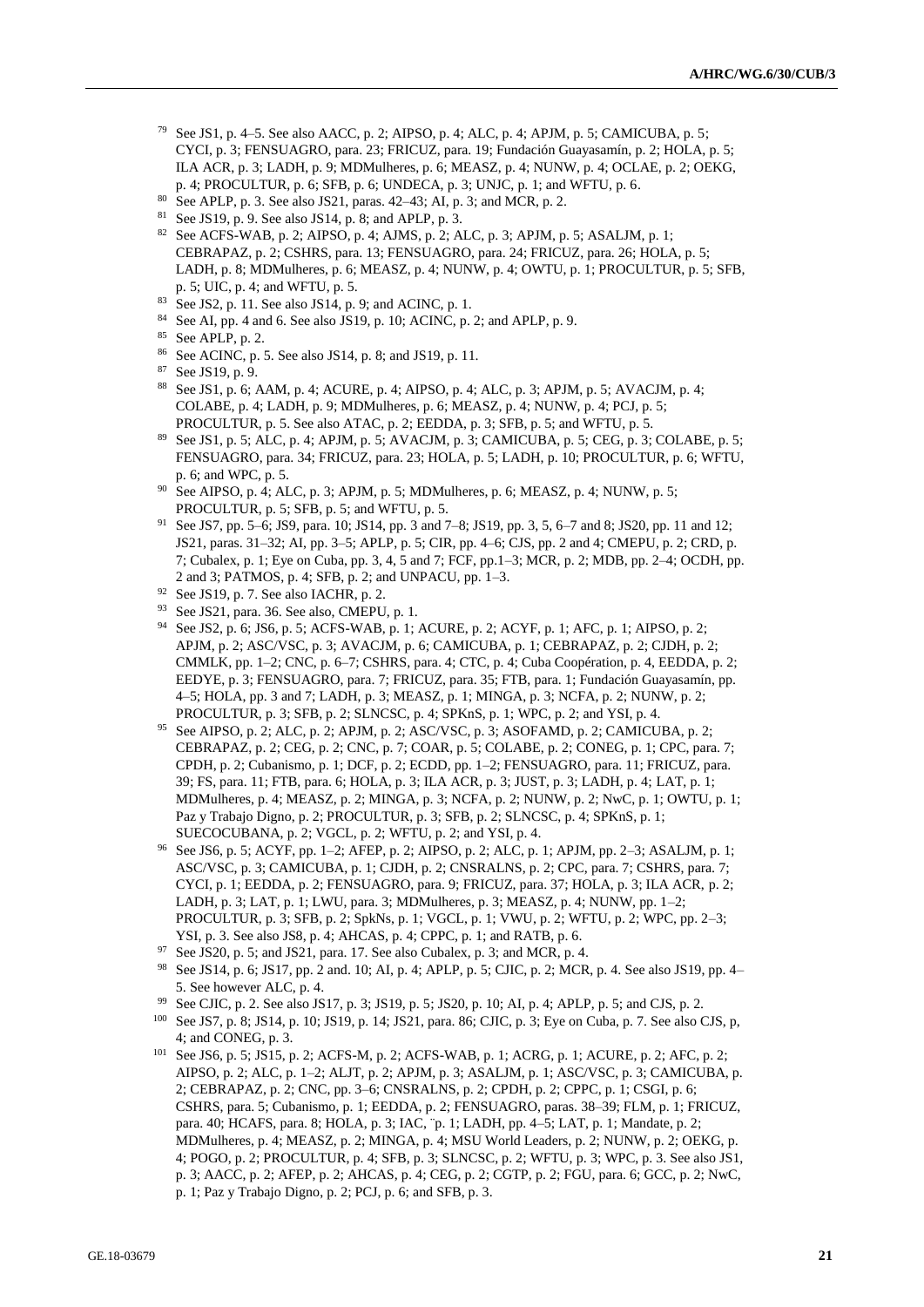- <sup>102</sup> See JS6, p. 5; ACRG, p. 1; ACYF, p. 1; ALC, p. 2; APEGECEA, p. 5; APJM, p. 3; CAMICUBA, p. 2; CJDH, p. 3; CMEPH, p. 2; CNSRALNS, p. 2; EEDDA p. 2; FENSUAGRO, para. 40; FLM, p. 1; FRICUZ, para. 41; HCAFS, para. 9; ILA ACR, p. 3; LADH, p. 5; LAT, p. 1; Mandate, p. 2; mediCuba-Suisse, p. 2; MINGA, p. 4; MSU World Leaders, p. 2; NUNW, p. 3; POGO, p. 2; PROCULTUR, p. 4; Reflektum, p. 1; and WFTU, p. 3. See also JS2, p. 4.
- <sup>103</sup> See JS15, p. 2; AAM, p. 4; ACTJGG, p. 1; ACURE, p. 2; AFC, p. 2; AFEP, p. 3; AIPSO, p. 2; ALC, pp. 1–2; APEGECEA, p. 5; APJM, p. 3; ASC/VSC, p. 3; CAMICUBA, pp. 2 and 3; CNC, p. 4; CSGI, p. 6; Cubalex, p. 2; Cubanismo, p. 1; FRICUZ, para. 45; Fundación Guayasamín, p. 5; HCAFS, para. 11; HOLA, p. 4; LADH, pp. 5 and 6; MDMulheres, p. 5; NUNW, p. 3; SFB, p. 3; SUECOCUBANA, p. 3; and WPC, p. 3.
- <sup>104</sup> See JS14, pp. 5–6; Cubalex, p. 2; MCR, p. 2. See also JS20, p. 5 and 6.
- <sup>105</sup> See CADAL, pp. 1, 2 and 4. See also JS14, p. 5.
- <sup>106</sup> See JS20, p. 13.
- <sup>107</sup> See JS1, p. 8 and 9; S2, p. 3; JS6, p. 4; AACC, p. 3; AFC, p. 3; AFEP, p. 4; AHCAS, p. 2; AIPSO, pp. 4 and 5; ALC, p. 4; APEGECEA, p. 4; APJM, p. 5; ASALJM, p. 2; BOMOF, p. 2; BSFC, p. 2; CAMICUBA, p. 6; CIC, pp. 2, 4–5; CNSRALNS, p. 3; COAR, p. 4; COLABE, p. 5; CPPC, p. 1; CSGI, p. 6; CSHRS, para. 12; Cubanismo, p. 1; CYCI, pp. 1 and 3; DCF, p. 1; EEDDA, p. 3; ES, p. 3; FENSUAGRO, para. 20; FRICUZ, para. 15; Fundación Guayasamín, p. 2; HOLA, pp. 4 and 6; IMC, pp. 2–3; LADH, pp. 8 and 11; LAT, p. 1; MEASZ, p. 5; NUNW, p. 6; OWTU, p. 2; Patria y Cultura, p. 4; Paz y Trabajo Digno, pp. 2; PCJ, p. 5; PROCULTUR, pp. 5 and 7; SASG, pp. 2–3; SFB, p. 7; UNDECA, p. 3; WFTU, p. 6; WPC, p. 5. See also ACRG, p. 1; CMEPH, p. 3; SET, p. 4; and UNJC, pp. 2–3.
- <sup>108</sup> JS6, p. 4; AFC, p. 3; AFEP, p. 4; AIPSO, p. 5; ALC, p. 4; APJM, p. 5; ASALJM, p. 2; CAMICUBA, p. 6; CMEPH, p. 3; COLABE, p. 5; DCF, p. 1; FENSUAGRO, para. 21; LADH, p. 11; NUNW, p. 6; PROCULTUR, p. 7; and SFB, p. 7.
- <sup>109</sup> See CSW, p. 1. See also CRD, p. 8.
- <sup>110</sup> See ADF, pp. 2–3; CFFC, p. 1; CSW**,** pp. 1, 3–5; PATMOS, pp. 3, 4–5; and WEA, pp. 4–7.
- <sup>111</sup> See JS2, p. 4.
- $112$  See CNDH-RD, pp. 4–5. See also JS2, p. 4.
- <sup>113</sup> See ACDEI, p. 4.
- <sup>114</sup> See JS5, pp. 8 and 13. However see ADF, pp. 4–6.
- <sup>115</sup> For relevant recommendations, see A/HRC/24/16, paras. 170.93, 170.95, 170.128, 170.205, 170.279, 170.280, 170.284, and 170.285.
- <sup>116</sup> See CGTP, p. 3; FTB, para. 3; FU, para. 1; and KOTA, para. 3.
- <sup>117</sup> See NCCLP, p. 3. See also VGCL, p. 3.
- <sup>118</sup> See ANEC, p. 2. See also AACC, p. 2; and HOLA, p. 5.
- <sup>119</sup> See FMC, p. 4. See also ACWF, p. 2; CPCES, p. 4; NCCLP, p. 2; and POGO, p. 3.
- <sup>120</sup> See JS21, para. 54. See also OCDH, p. 4.
- <sup>121</sup> See ACFS-WA, p. 3. See also FGU, para. 7; COLABE, p. 2; PCJ, p. 2; and PFOM, p. 2.
- <sup>122</sup> See OCDH, p. 3–4. See also JS7, p. 1.
- <sup>123</sup> See ALC, p. 3; APEGECEA, p. 3; APJM, p. 6; CCN, p. 3; CMEPH, p. 2; CNSRALNS, p. 3; COLABE, p. 4; CTC, pp. 2–3; Cubanismo, p. 1; DCF, p. 1; FENSUAGRO, para. 36; FTB, para. 3; FU, para. 1; HOLA, p. 5; LADH, p. 9; PROCULTUR, p. 6; SFB, p. 3; VGCL, p. 2; WFTU, p. 5; and WPC, p. 5. See also CUT, p. 1; and FRICUZ, para. 25.
- <sup>124</sup> See CTC, pp. 1, 4–5. See also JS15, p. 3.
- <sup>125</sup> See CRD, pp. 9 and 11. See also JS7, p. 2; JS19, p. 4; and JS21, para. 56.
- <sup>126</sup> See JS7, p. 2. See also AI, p. 5; and CIR, p. 5.
- <sup>127</sup> See Euskadi-Cuba, p. 1. See also Cuba Va, p. 1.
- <sup>128</sup> See CJS, p. 3.
- <sup>129</sup> See ACLIFIM, p. 4. See also ANSOC, p. 3.
- <sup>130</sup> See ANCI, p. 3.
- <sup>131</sup> For relevant recommendations, see A/HRC/24/16, paras. 170.215, 170.277, and 170.278.
- <sup>132</sup> See AIASP, p. 5; CUT, p. 2; and FS, para. 13. See also DLAVOE, p. 1.
- <sup>133</sup> See ANEC, p. 3. See also ANSOC, p. 3; and CSHRS, para. 16.
- <sup>134</sup> See Fundación Guayasamín, p. 6. See also APEGECEA, p. 6.
- <sup>135</sup> See JS7, p. 2.
- <sup>136</sup> For relevant recommendations, see A/HRC/24/16, paras. 170.53–170.56, 170.58, 170.94, 170.207, 170.209–170.212, 170.217–170.219, 170.221–170.237, 170.253, and 170.255–170.258.
- <sup>137</sup> See AFC, p. 3; AIPSO, p. 3; COSATU, para. 21; CPC, para. 9; CPPC, p. 1; CSGI, p. 6; CTC, p. 7; Cubanismo, p. 1; EEDDA, p. 2; FMC, p. 4; FRICUZ, para. 2; HCAFS, para. 7; HOLA, pp. 2 and 5; IFCO/Pastors for Peace, p. 1; LADH, p. 8; LAT, p. 2; MEASZ, p. 4; NCFA, p. 2; NUNW, p. 4; PROCULTUR, p. 3; SFB, p. 5; SVGCFS, p. 2; and WFTU, p. 5. See also ACRG, p. 1; ACTJGG, p. 1; and DLAVOE, para. 3.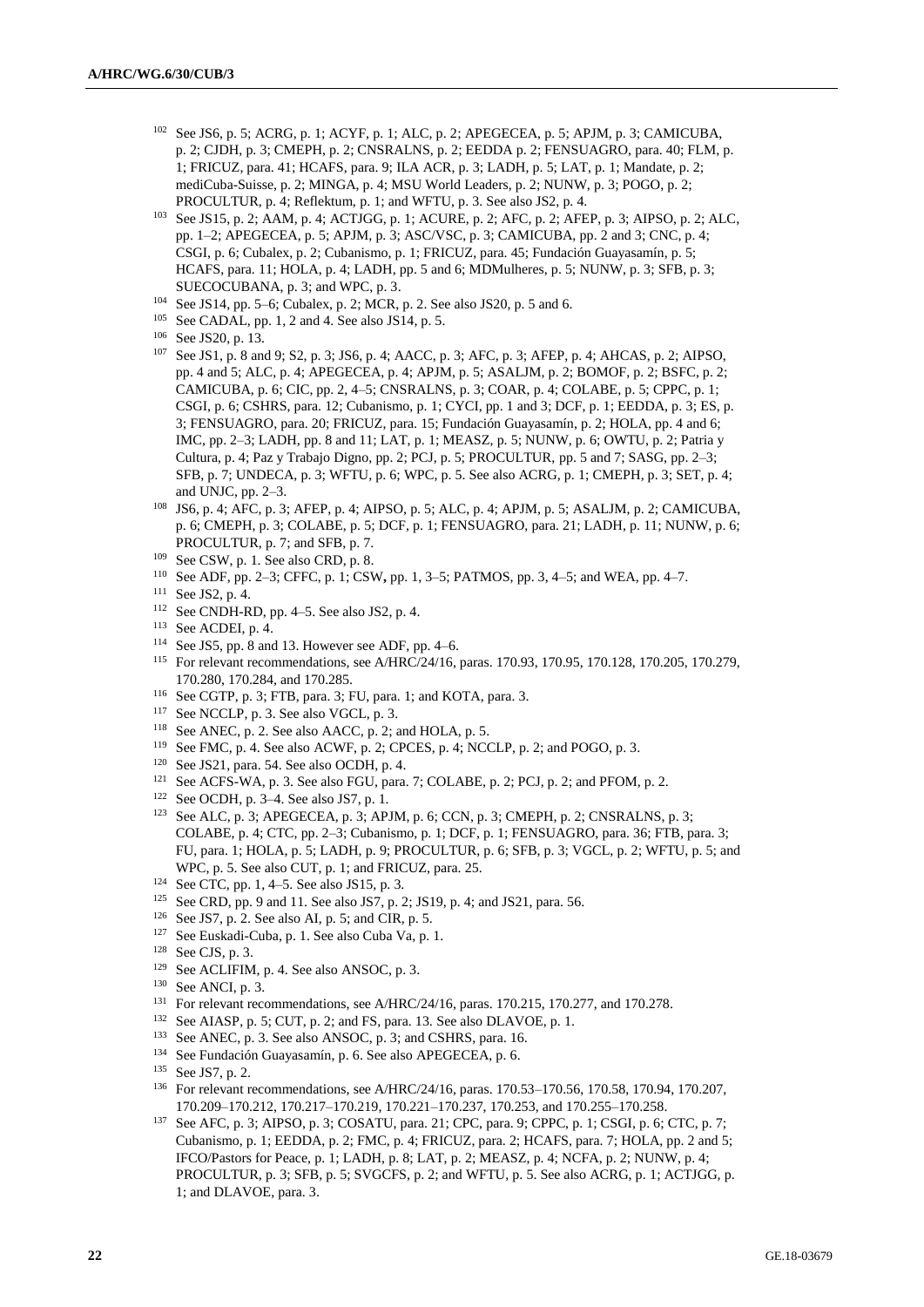- <sup>138</sup> See CNDH-RD, p. 3. See also IAC, p. 1; and OEKG, p. 2.
- <sup>139</sup> See JS2. p. 4–5. See also COSATU, paras. 26 and 32; EEDDA, p. 3; and Fundação Lauro Campos, p. 2.
- <sup>140</sup> See JS2, p. 6. See also ANEC, p. 6.
- <sup>141</sup> See Patria y Cultura, p. 4.
- $142$  See OCDH, p. 5. See also MCR, p. 2.
- <sup>143</sup> See JS3, p. 2. See also AIPSO, p. 3; IACHR, p. 15; OCLAE, p. 3; and OWTU, p. 3.

- <sup>145</sup> See ANEC, p. 5. See also JS7, p. 3; KCFS, para. 6; and UNJC, p. 4.
- <sup>146</sup> See Camaquito, p. 2. See also JS18, p. 4.
- <sup>147</sup> For relevant recommendations, see A/HRC/24/16, paras. 170.88, 170.238–170.252, 170.254, and 170.263.
- <sup>148</sup> See JS6, p. 3; JS11, para. 2; AAM, p. 5; ACFS-S, p. 1; ACURE, p. 1; ACWF, p. 3; AIASP, p. 5; ALGES, p. 2; AMECA, p. 1; ANDES 21 de junio, p. 4; ANEC, p. 4; APEGECEA, p. 3; COSATU, para. 31; CSGI, p. 6; CSHRS, para. 14; CUT, p. 2; DLAVOE, p. 2; EEDDA, p. 3; EEDYE, p. 2; FRICUZ, para. 11; FU, para. 6; Fundación Guayasamín, p. 5; GECU, p. 2; HOLA, p. 6; JUST, p. 3; mediCuba-Suisse, p. 1; NEHAWU, p. 3; OWTU, p. 3; PCJ, p. 3; PHILCUBA, p. 2; Reflektum, p. 2; SCKP, p. 2; and UNMMAC, p. 1. See also JS2, p. 7; AFC, p. 3; AJMS, p. 3; GHP, paras. 3 and 11; and JRDC, para. 7 and 12; RATB, p. 7; and UNJC, p. 4.
- <sup>149</sup> See CPDH, p. 1. See also JS8, p. 3; AELAM, p. 1; APEGECEA, p. 4; and ASC/VSC, p. 4.
- <sup>150</sup> See JS6, p. 3; ACWF, p. 3; AELAM, p. 2; CETIM, p. 2; Fundación Guayasamín, p. 2; KCFS, para. 5; PACO, p. 4; PCDA, p. 1. See also ALGES, p. 3.
- <sup>151</sup> See AELAM, p. 3; ALGES, p. 3; COLABE, p. 6; Euskadi Cuba, p. 2; FGU, para. 5; FS, para. 17; JRDC, para. 8; and PCJ, p. 3.
- <sup>152</sup> See JS6, p. 3; AACC, p. 2; ACURE, p. 1; ACWF, p. 3; AELAM, p. 2; AFC, p. 3; ALGES, p. 2; ASC/VSC, p. 4; COSATU, para. 32; CSHRS, para. 14; CUT, p. 1; FGU, para. 5; FS, para. 23; GHP, para. 6; HOLA, p. 6; JRDC, para. 6; KCFS, para. 5; LAT, p. 2; and OEKG, p. 2. See also LWU, para. 4.
- <sup>153</sup> See AELAM, p. 2. See also CUT, p. 2; FS, paras. 15–16; and UNMMAC, p. 2.
- <sup>154</sup> See ACWF, p. 3; AHCAS, p. 2; CETIM, p. 3; EEDDA, p. 4; Euskadi Cuba, p. 1; FS, para.19; and SCCA, p. 2.
- <sup>155</sup> See COAR, p. 4, See also JS2, p. 8.
- <sup>156</sup> See FRICUZ, para. 34.
- <sup>157</sup> See ANEC, p. 5. See also ACWF, p. 3; AELAM, p. 2; Camaquito, p. 1; and UNMMAC, p. 2.
- <sup>158</sup> See ACWF, p. 3; CNDH-RD, p. 3; EEDDA, p. 4; FMC, p. 5; LWU, para. 4; UNMMAC, p. 2. See also AELAM, p. 2; MDMulheres, p. 1; and OEKG, p. 2.
- <sup>159</sup> See JS6, p. 3; AFC, p. 3; AHCAS, p. 3; ALGES, p. 2; APEGECEA, p. 4; ASC/VSC, p. 4; COSATU, para. 31; CPC, para. 9; CUT, p. 1; EEDDA, p. 3; EEDYE, p. 2; Euskadi Cuba, p. 1; FMC, p. 5, FRICUZ, para. 12; FS, para. 23; GHP, para. 6; JRDC, para. 6; JUST, p. 3; KCFS, para. 5; MDMulheres, p. 1; OCLAE, p. 3; OGE, p. 2; SCCA, p. 2. See also AELAM, p. 2; ALJT, p. 2; HOLA, p. 6; LAT, p. 2; mediCuba-Suisse, p. 1; OEKG, p. 2; and PCDA, p. 1; POGO, p. 2; and UNMMAC, p. 2.
- <sup>160</sup> See CUT, p. 1. See also JRDC, para. 9.
- <sup>161</sup> See JS6, p. 3; ACWF, p. 3; AELAM, p. 2; AHCAS, p. 2; ALGES, p. 3; APEGECEA, p. 4; ASC/VSC, p. 4; CETIM, p. 2; CNDH-RD, p. 4; CUT, p. 1; COSATU, para. 31; EEDDA, p. 4; EEDYE, p. 2; Euskadi Cuba, p. 1; FS, para. 22; JRDC, para. 9; KCFS, para. 5; OGE, p. 2; PCDA, p. 1; SCCA, p. 2; and VWU, p. 1.
- <sup>162</sup> See ANCI, p. 2; and ANSOC, p. 3.
- <sup>163</sup> For relevant recommendations, see A/HRC/24/16, paras. 170.148, 170.57, 170.93, 170.95, 170.259– 170.276, 170.288, and 170.289.
- <sup>164</sup> See JS5, p. 11; JS6, p. 3; JS21, para. 46; ACFS-S, p. 1; ACURE, p. 1; ACYF, p. 3; AFC, p. 3; AIASP, p. 5; ALJT, p. 1; ANDES 21 de junio, p. 3; ANEC, p. 4; APC, p. 1; APEGECEA, p. 3; CPC, para. 9; CSC, pp. 4–5; CSGI, p. 6; EEDDA, p. 4; Euskadi Cuba, p. 2; FLM, p. 1; FRICUZ, paras. 30– 32; FSR, p. 2; Fundación Guayasamín, p. 6; GECU, pp. 1–2; JUST, p. 3; KCFS, para. 4; mediCuba-Suisse, p. 1; NEHAWU, p. 2; OWTU, p. 4; PCJ, p. 2; PHILCUBA, p. 2; and RATB, p. 4. See also JS8, p. 4; CGTP, p. 3; DLAVOE, p. 1; SCCA, p. 2; and UNJC, p. 4.
- <sup>165</sup> See JS1, p. 8; JS8, p. 3; AFC, p. 3; AHCAS, p. 3; APEGECEA, p. 3; ASC/VSC, p. 4; CNDH-RD, p. 3; COLABE, p. 4; CSC, p. 5; EEDYE, p. 2; Euskadi Cuba, p. 1; FGU, para. 5; FS, para. 28; Fundación Guayasamín, p. 7; OWTU, p. 4; and SCCA, p. 2.
- <sup>166</sup> See JS6, p. 3; AHCAS, p. 3; ALJT, p. 1; CGTP, p. 2; CPC, para. 9; EEDDA, p. 4; EEDYE, p. 2; FGU, para. 5; FS, para. 27; HOLA, p. 6; KCFS, para. 4; and PCJ, p. 3.
- <sup>167</sup> See ACWF, p. 2. See also UNMMAC, pp. 2–3.
- <sup>168</sup> See AJMS, p. 3. See also CUT, p. 3.
- <sup>169</sup> See CSC, pp. 6–7. See also BSFC, p. 3.
- <sup>170</sup> See ACYF, p. 3. See also ANDES 21 de junio, p. 3.

<sup>144</sup> See JS3, p. 3.